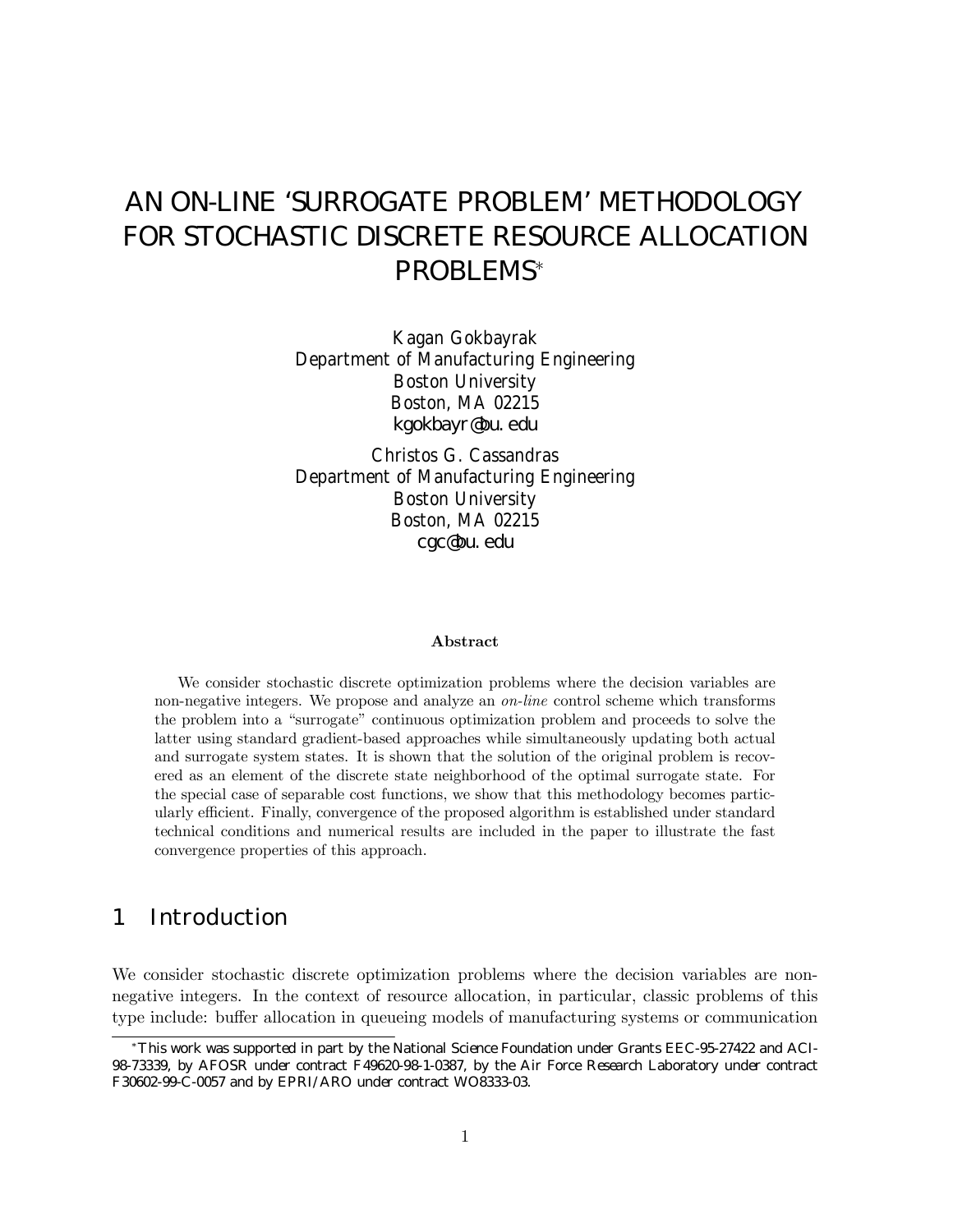networks [1],[2],[3], where a fixed number of buffers (the integer-valued decision variables) must be allocated over a fixed number of servers to optimize some performance metric; and the transmission scheduling problem in radio networks [4],[5], where a fixed number of time slots forming a "frame" must be allocated over several nodes. In the context of Discrete Event Systems (DES), integer-valued control variables have proven to be very common (e.g., as threshold parameters in many control policies), making the issue of optimizing over such variables of particular interest.

In the problems we consider in this paper, let  $r \in Z_+^N$  be the decision vector or "state". In general, there is a set of feasible states denoted by  $A_d$  such that  $r \in A_d$  represents a constraint. In a typical resource allocation setting,  $r_i$  denotes the number of resources that user i is assigned subject to a capacity constraint of the form

$$
A_d = \left\{ r : \sum_{i=1}^{N} r_i = K \right\} \tag{1}
$$

where  $K$  is the total number of *identical* resources and  $N$  is the number of users.

In a stochastic setting, let  $L_d(r, \omega)$  be the cost incurred over a specific sample path  $\omega$  when the state is r and  $J_d(r) = E[L_d(r)]$  be the expected cost of the system operating under r. The sample space is  $\Omega = [0, 1]^\infty$ , that is,  $\omega \in \Omega$  is a sequence of random numbers from  $[0, 1]$  used to generate a sample path of the system. To be more specific, the cost functions are defined as  $L_d: A_d \times \Omega \to \mathsf{R}$  and  $J_d: A_d \to \mathsf{R}$ , and the expectation is defined with respect to a probability space  $(\Omega, \Im, P)$  where  $\Im$  is an appropriately defined  $\sigma$ -field on  $\Omega$  and P is a conveniently chosen probability measure. In the sequel, ' $\omega$ ' will be dropped from  $L_d(r,\omega)$  and, unless otherwise noted, all costs will be over the same sample path. Then, the discrete optimization problem we are interested in is the determination of  $r^* \in A_d$  such that

$$
J_d(r^*) = \min_{r \in A_d} J_d(r) = \min_{r \in A_d} E[L_d(r)]
$$
 (2)

In general, this is a notoriously hard stochastic integer programming problem. Even in a deterministic setting, where we may set  $J_d(r) = L_d(r)$ , this class of problems is NP-hard (see [6] [7] and references therein). In some cases, depending upon the form of the objective function  $J_d(r)$ (e.g., separability, convexity), efficient algorithms based on finite-stage dynamic programming or generalized Lagrange relaxation methods are known (see [7] for a comprehensive discussion on aspects of deterministic resource allocation algorithms). Alternatively, if no a priori information is known about the structure of the problem, then some form of a search algorithm is employed (e.g., Simulated Annealing [8], Genetic Algorithms [9]). When the system operates in a stochastic environment (e.g., in a resource allocation setting users request resources at random time instants or hold a particular resource for a random period of time) and no closed-form expression for  $E[L_d(r)]$  is available, the problem is further complicated by the need to estimate  $E[L_d(r)]$ . This generally requires Monte Carlo simulation or direct measurements made on the actual system.

While the area of stochastic optimization over *continuous* decision spaces is rich and usually involves gradient-based techniques as in several well-known stochastic approximation algorithms [10],[11], the literature in the area of discrete stochastic optimization is relatively limited. Most known approaches are based on some form of random search, with the added difficulty of having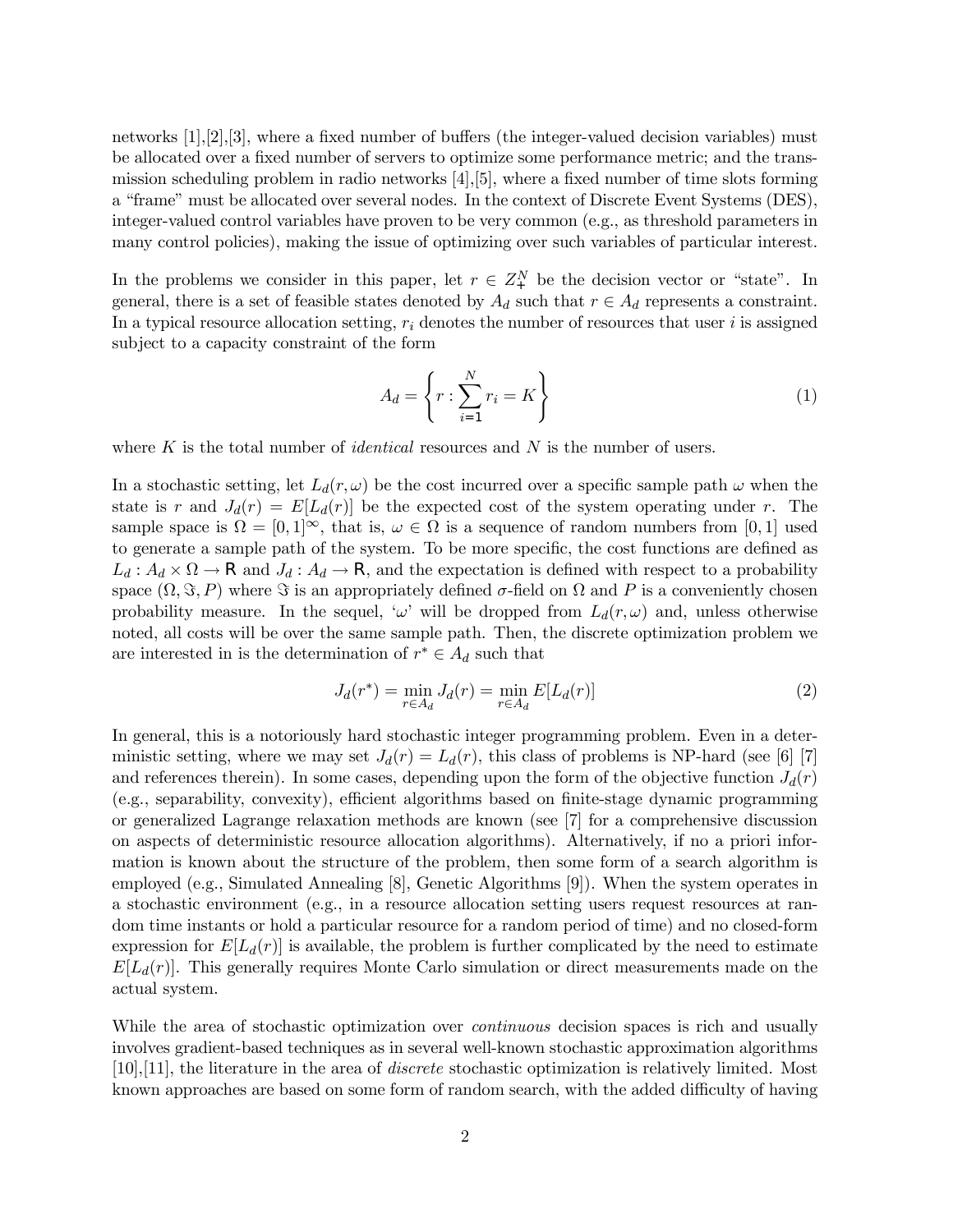to estimate the cost function at every step. Such algorithms have been recently proposed by Yan and Mukai [12], Gong et al [13], Shi and Olafsson [14]. Another recent contribution to this area involves the ordinal optimization approach presented in [15]. For a class of resource allocation problems of the form  $(1)-(2)$ , an approach of this type was used in [16] to develop a specific algorithm that moves one resource unit from the least sensitive user to the most sensitive, thus preserving feasibility at every iteration step. This algorithm was shown to converge in probability (and a.s. under certain added conditions [17]). Among other features, this approach is intended to exploit the fact that ordinal estimates are particularly robust with respect to estimation noise compared to cardinal estimates (see also [18]). The implication is that convergence of such algorithms is substantially faster. Even though the approach in [16] yields a fast resource allocation algorithm, it is still constrained to iterate so that every step involves the transfer of no more than a single resource from one user to some other user. One can expect, however, that much faster improvements can be realized in a scheme allowed to reallocate multiple resources from users whose cost-sensitivities are small to users whose sensitivities are much larger. This is precisely the rationale of most gradient-based continuous optimization schemes, where the gradient is a measure of this sensitivity.

With this motivation in mind, it is reasonable to pose the following question: Is it possible to transform a discrete optimization problem as in (2) into a "surrogate" continuous optimization problem, proceed to solve the latter using standard gradient-based approaches, and finally transform its solution into a solution of the original problem? Moreover, is it possible to design this process for on-line operation? That is, at every iteration step in the solution of the surrogate continuous optimization problem, is it possible to immediately transform the surrogate continuous state into a feasible discrete state  $r$ ? This is crucial, since whatever information is used to drive the process (e.g., sensitivity estimates) can only be obtained from a sample path of the actual system operating under r.

This idea was used in [19] to solve the classical stochastic discrete resource allocation problem where there are  $K$  identical resources to be allocated over  $N$  user classes. Auxiliary control variables were introduced to denote the probability  $\theta_i$  that any one resource is allocated to user *i*. A particular continuous optimization problem over  $\theta = [\theta_1 \dots \theta_N]'$  was then solved and its solution was transformed into a solution of the original discrete optimization problem. In this paper, based on the ideas we introduced in [20], we propose and analyze a different and more general approach. In particular, we transform the original discrete set  $A_d$  into a continuous set over which a "surrogate" optimization problem is defined and subsequently solved. As in earlier work in [16], [19] and unlike algorithms presented in [7], an important feature of our approach is that every state  $r$  in the optimization process remains feasible, so that our scheme can be used on line to adjust the decision vector as operating conditions (e.g., system parameters) change over time. Thus, at every step of the continuous optimization process, the continuous state obtained is mapped back into a feasible discrete state; based on a realization under this feasible state, new sensitivity estimates are obtained that drive the surrogate problem to yield the next continuous state. The proposed scheme, therefore, involves an interplay of sensitivity-driven iterations and continuous-to-discrete state transformations. The key issue then is to show that when (and if) an optimal allocation is obtained in the continuous state space, the transformed discrete state is in fact  $r^*$  in (2).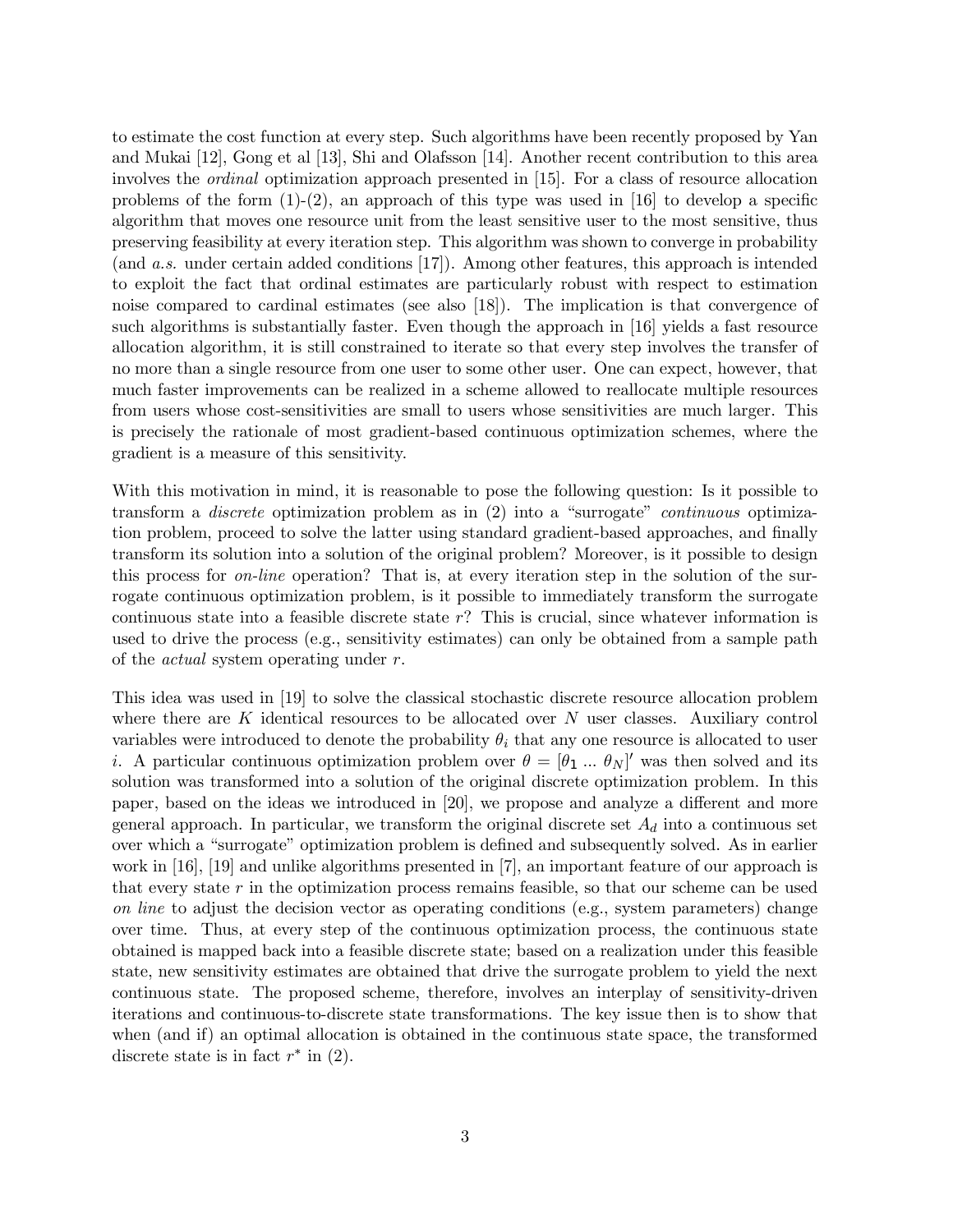The rest of the paper is organized as follows. In Section 2 we give an overview of our basic approach. In Section 3 we present the key results enabling us to transform a stochastic discrete resource allocation problem into a "surrogate" continuous resource allocation problem. In Section 4 we discuss the construction of appropriate "surrogate" cost functions for our approach and the evaluation of their gradients. Section 5 discusses how to recover the solution of the original problem from that of the "surrogate" problem. In Section 6 we describe how our approach generalizes to optimization problems with arbitrary feasible sets. Section 7 presents the detailed optimization algorithm and analyzes its convergence properties. Some numerical examples and applications are presented in Section 8.

## 2 Basic approach for on-line control

In the sequel, we shall adopt the following notational conventions. We shall use subscripts to indicate components of a vector (e.g.,  $r_i$  is the *i*th component of r). We shall use superscripts to index vectors belonging to a particular set (e.g.,  $r<sup>j</sup>$  is the jth vector of the same form as r within a subset of  $A_d$  that contains such vectors). Finally, we reserve the index n as a subscript that denotes iteration steps and not vector components (e.g.,  $r_n$  is the value of r at the nth step of an iterative scheme, not the *n*th component of  $r$ ).

The expected cost function  $J_d(r)$  is generally nonlinear in r, a vector of integer-valued decision variables, therefore (2) is a nonlinear integer programming problem. One common method for the solution of this problem is to relax the integer constraint on all  $r_i$  so that they can be regarded as continuous (real-valued) variables and then apply standard optimization techniques such as gradient-based algorithms.

Let the "relaxed" set  $A_c$  be the convex hull of the original constraint set  $A_d$  and define  $L_c$ :  $A_c \times \Omega \to \mathsf{R}$  be the cost function over a specific sample path. As before let us drop ' $\omega$ ' from  $L_c(\rho,\omega)$  and agree on that unless otherwise noted all costs will be over the same sample path. The resulting "surrogate" problem then becomes: Find  $\rho^*$  that minimizes the "surrogate" expected cost function  $J_c: A_c \to \mathsf{R}$  over the continuous set  $A_c$ , i.e.,

$$
J_c(\rho^*) = \min_{\rho \in A_c} J_c(\rho) = \min_{\rho \in A_c} E[L_c(\rho)] \tag{3}
$$

where  $\rho \in \mathsf{R}_{+}^{N}$ , is a real-valued state, and the expectation is defined on the same probability space  $(\Omega, \Im, P)$  as described earlier. Assuming an optimal solution  $\rho^*$  can be determined, this state must then be mapped back into a discrete vector by some means (usually, some form of truncation). Even if the final outcome of this process can recover the actual  $r^*$  in (2), this approach is strictly limited to off-line analysis: When an iterative scheme is used to solve the problem in (3) (as is usually the case except for very simple problems of limited interest), a sequence of points  $\{\rho_n\}$  is generated; these points are generally continuous states in  $A_c$ , hence they may be infeasible in the original discrete optimization problem. Moreover, if one has to estimate  $E[L_c(\rho)]$  or  $\frac{\partial E[L_c(\rho)]}{\partial \rho}$  through simulation, then a simulated model of the surrogate problem must be created, which is also not generally feasible. If, on the other hand, the only cost information available is through direct observation of sample paths of an actual system, then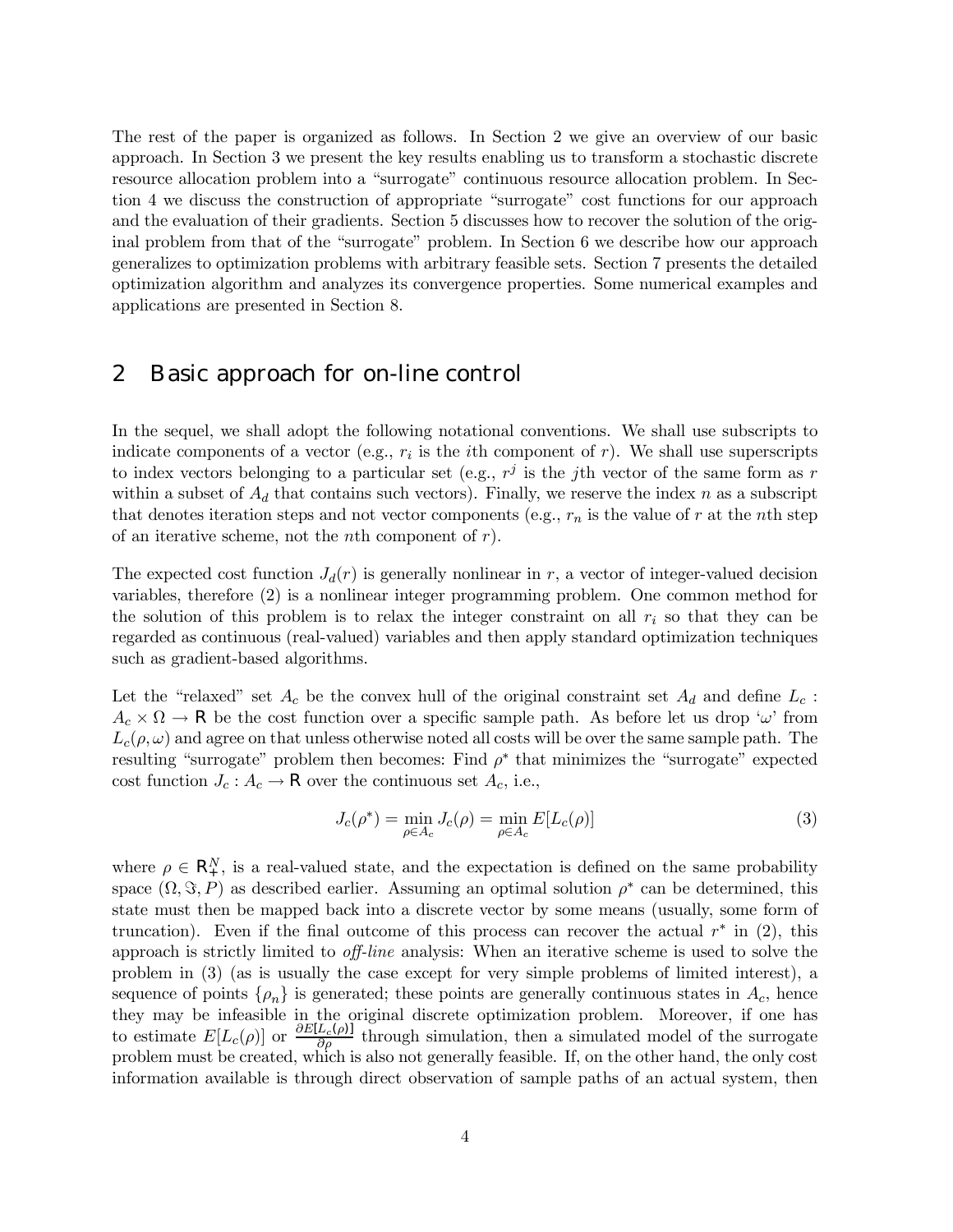there is no obvious way to estimate  $E[L_c(\rho)]$  or  $\frac{\partial E[L_c(\rho)]}{\partial \rho}$ , since this applies to the real-valued  $\rho$ , not the actual cost observable under integer-valued  $r$ .

In this paper we propose a different approach intended to operate *on line*. In particular, we still invoke a relaxation such as the one above, i.e., we formulate a surrogate continuous optimization problem with some state space  $A_c \subset \mathbb{R}^N_+$  and  $A_d \subset A_c$ . However, at every step n of the iteration scheme involved in solving the problem, both the continuous and discrete states are simultaneously updated through a mapping of the form  $r_n = f_n(\rho_n)$ . This has two advantages: First, the cost of the original system is continuously adjusted (in contrast to an adjustment that would only be possible at the end of the surrogate minimization process); and second, it allows us to make use of information typically needed to obtain cost sensitivities from the actual operating system at every step of the process.

Before getting into details, we outline below the basic scheme we consider. Initially, we set the "surrogate system" state to be that of the actual system state, i.e.,

$$
\rho_0 = r_0 \tag{4}
$$

Subsequently, at the nth step of the process, let  $H_n(r_n, \omega_n)$  denote an estimate of the sensitivity of the cost  $J_c(\rho_n)$  with respect to  $\rho_n$  obtained over a sample path  $\omega_n$  of the actual system operating under allocation  $r_n$ ; details regarding this sensitivity estimate will be provided later in the paper. Two sequential operations are then performed at the nth step:

1. The continuous state  $\rho_n$  is updated through

$$
\rho_{n+1} = \pi_{n+1}[\rho_n - \eta_n H_n(r_n, \omega_n)]
$$
\n(5)

where  $\pi_{n+1} : \mathbb{R}^N \to A_c$  is a projection function so that  $\rho_{n+1} \in A_c$  and  $\eta_n$  is a "step size" parameter.

2. The newly determined state of the surrogate system,  $\rho_{n+1}$ , is transformed into an actual feasible discrete state of the original system through

$$
r_{n+1} = f_{n+1}(\rho_{n+1})
$$
\n(6)

where  $f_{n+1}: A_c \to A_d$  is a mapping of feasible continuous states to feasible discrete states which must be appropriately selected as will be discussed later.

One can recognize in  $(5)$  the form of a stochastic approximation algorithm  $(e.g., [21])$  that generates a sequence  $\{\rho_n\}$  aimed at solving (3). However, there is an additional operation (6) for generating a sequence  $\{r_n\}$  which we would like to see converge to  $r^*$  in (2). It is important to note that  ${r_n}$  corresponds to feasible realizable states based on which one can evaluate estimates  $H_n(r_n,\omega_n)$  from observable data, i.e., a sample path of the actual system under  $r_n$  (not the surrogate state  $\rho_n$ ). We can therefore see that this scheme is intended to combine the advantages of a stochastic approximation type of algorithm with the ability to obtain sensitivity estimates with respect to discrete decision variables. In particular, sensitivity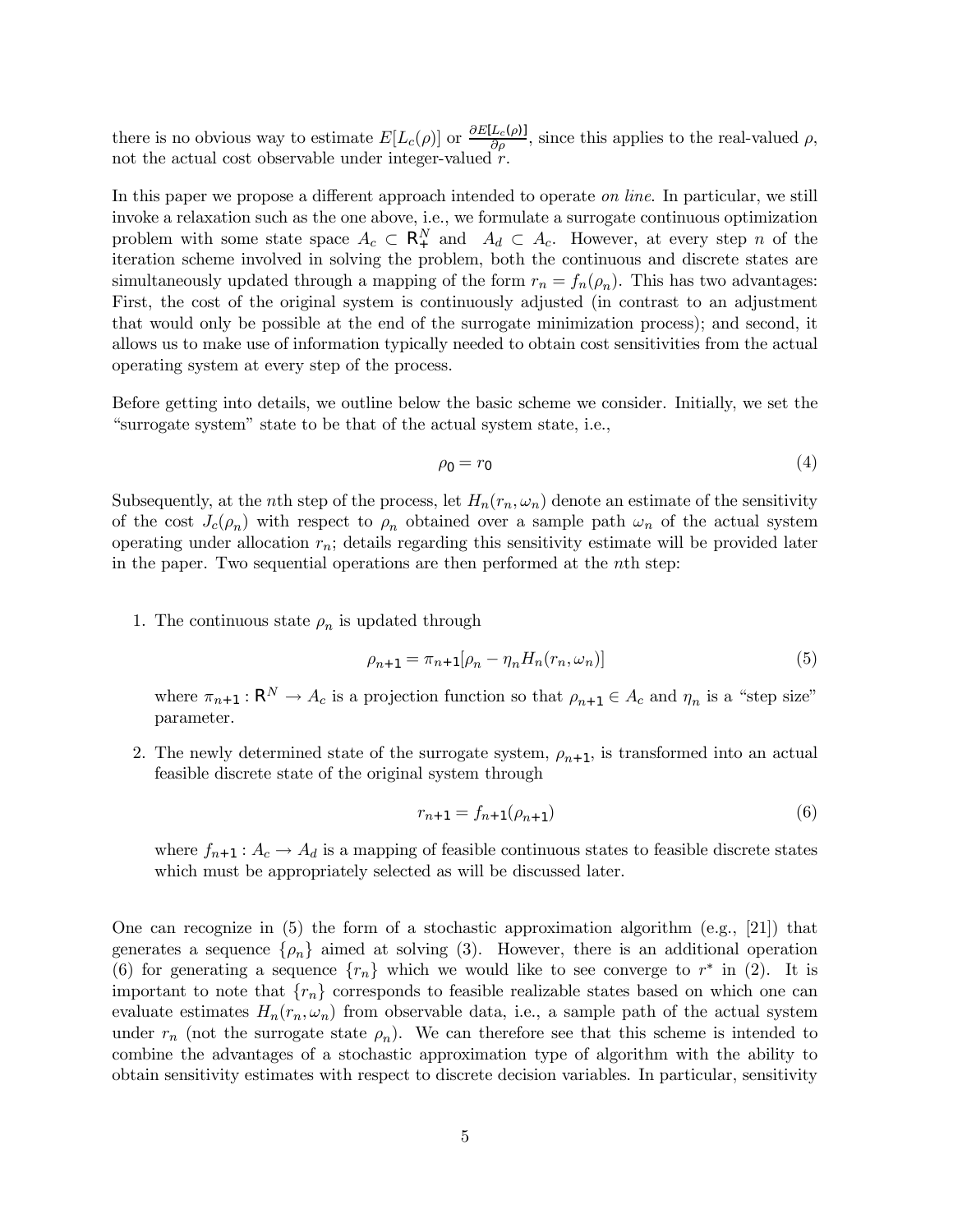estimation methods for discrete parameters based on Perturbation Analysis (PA) and Concurrent Estimation [22],[23] are ideally suited to meet this objective.

Before addressing the issue of obtaining estimates  $H_n(r_n,\omega_n)$  necessary for the optimization scheme described above to work, there are two other crucial issues that form the cornerstones of the proposed approach. First, the selection of the mapping  $f_{n+1}$  in (6) must be specified. Second, a surrogate cost function  $L_c(\rho,\omega)$  must be identified and its relationship to the actual cost  $L_d(r,\omega)$  must be made explicit. These issues for a stochastic discrete resource allocation problem of the form (1)-(2) are discussed next, in Sections 3 and 4 respectively.

# 3 Continuous-to-discrete state transformations

In order to facilitate the presentation of the main concepts in our approach, we shall limit ourselves to the discrete feasible set  $A_d$  of the form (1), which corresponds to a large class of resource allocation problems subject to a total capacity constraint. We would like to stress the fact that our approach is more generally applicable to optimization problems with certain feasible set structures. We will return to the issue of generality of the approach in Section 6.

We define  $A_c$  as the convex hull of  $A_d$ :

$$
A_c = \left\{ \rho : \sum_{i=1}^{N} \rho_i = K \right\} \tag{7}
$$

Given a vector  $\rho \in \mathsf{R}_{+}^{N}$ , we begin by specifying a set  $F_{\rho}$  of mappings  $f(\rho)$  as in (6). To do so, first define

$$
I_{\rho} = \{ i \mid \rho_i \in \mathsf{Z}_+ \} \tag{8}
$$

to be the set of components of  $\rho$  (i.e., user indices) that are strictly integer. Next, define

$$
f_i^+(\rho) = \begin{cases} \rho_i & \text{if } i \in I_\rho \\ \lceil \rho_i \rceil & \text{otherwise} \end{cases} \text{ and } f_i^-(\rho) = \begin{cases} \rho_i & \text{if } i \in I_\rho \\ \lfloor \rho_i \rfloor & \text{otherwise} \end{cases}
$$
 (9)

where, for any  $x \in \mathsf{R}$ ,  $[x]$  and  $[x]$  denote the ceiling (smallest integer  $\geq x$ ) and floor (largest integer  $\leq x$ ) of x respectively. Then, let

$$
F_{\rho} = \{ f | f : A_c \to A_d, \forall i \ f_i(\rho) \in \{ f_i^+(\rho), \ f_i^-(\rho) \} \}
$$
(10)

Note that for all  $f \in F_\rho$  and  $r \in A_d$ ,  $f(r) = r$ . The purpose of  $f \in F_\rho$  is to transform some continuous state vector  $\rho \in A_c$  into a "neighboring" discrete state vector  $r \in A_d$  obtained by seeking  $\lceil \rho_i \rceil$  or  $\lfloor \rho_i \rfloor$  for each component  $i = 1, \ldots, N$ . With this definition of continuousto-discrete state transformations, we can now define  $\mathcal{N}(\rho)$ , the set of all feasible neighboring discrete states of some  $\rho \in A_c$ :

**Definition 1** The set of all feasible discrete neighboring states of  $\rho \in A_c$  is

$$
\mathcal{N}(\rho) = \{r \mid r = f(\rho) \text{ for some } f \in F_{\rho}\}\tag{11}
$$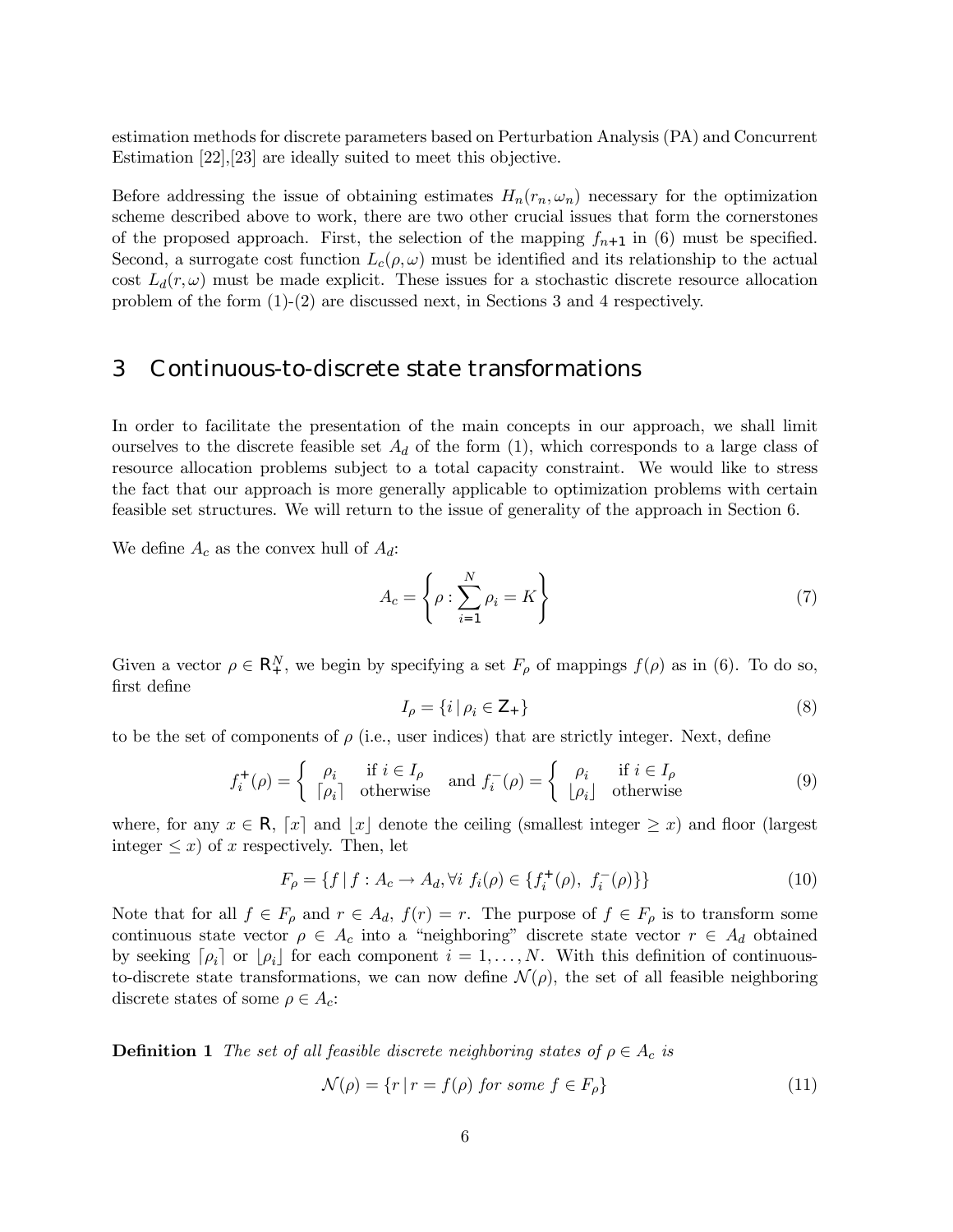A more explicit and convenient characterization of the set  $\mathcal{N}(\rho)$  is often possible by defining the *residual* vector  $\tilde{\rho} \in [0, 1)^N$  of the continuous state  $\rho$ , given by

$$
\tilde{\rho} = \rho - \lfloor \rho \rfloor \tag{12}
$$

where  $[\rho]$  is the vector whose components are  $[\rho]_i = [\rho_i]$ .

For the case of (7), we set

$$
m_{\rho} = \sum_{i=1}^{N} \tilde{\rho}_i = \sum_{i=1}^{N} (\rho_i - \lfloor \rho_i \rfloor) = K - \sum_{i=1}^{N} \lfloor \rho_i \rfloor
$$
\n(13)

and note that  $m_{\rho} \in \mathbb{Z}_+$  is an integer with the following convenient interpretation: If all users are assigned  $[\rho_i]$  resources, then  $m_\rho$  is the total residual resource capacity to be allocated. Recalling the definition of the set  $I_\rho$  in (8), let  $q = |I_\rho|$  be the number of components of  $\rho$  with strictly integer values. Then,

$$
m_{\rho} \in \{0, \ldots, N - q - 1\} \tag{14}
$$

Therefore,  $F_{\rho}$  may be interpreted as a set of mappings that allocate  $m_{\rho}$  residual resources over all  $i \notin I_\rho$  in addition to a fixed integer  $\lfloor \rho_i \rfloor$  already assigned to i. Let us then define

$$
\tilde{r}^{j}(\rho) = [\tilde{r}_{1}^{j}, ..., \tilde{r}_{N}^{j}]', \text{ with } \tilde{r}_{i}^{j} \in \{0, 1\}
$$

to be the jth discrete residual vector corresponding to some given  $\rho$  which satisfies

$$
\sum_{i=1}^N \tilde{r}_i^j = m_\rho \text{ and } \tilde{r}_i^j = 0 \text{ for } i \in I_\rho
$$

Thus,  $\tilde{r}^{j}(\rho)$  is an N-dimensional vector with components 0 or 1 summing up to  $m_{\rho}$ . It is easy to see that the number of such distinct vectors, and hence the cardinality of the set  $\mathcal{N}(\rho)$ , is

$$
|\mathcal{N}(\rho)| = \binom{N-q}{m_{\rho}}\tag{15}
$$

It follows that we can write, for all  $f^j \in F_\rho$ ,

$$
f^j(\rho) = \lfloor \rho \rfloor + \tilde{r}^j(\rho) \tag{16}
$$

In order to clarify the notation, we consider the following example, which we will use throughout our analysis:

**Example:** Consider the allocation problem of  $K = 20$  resources over  $N = 4$  users, and let  $\rho = [1.9, 9.1, 6.1, 2.9]'$ . The feasible set is

$$
A_c = \left\{ \rho : \sum_{i=1}^{N} \rho_i = 20 \right\} \tag{17}
$$

Since  $[\rho] = [1, 9, 6, 2]$ ', we have  $\tilde{\rho} = [0.9, 0.1, 0.1, 0.9]$ ' and  $m_{\rho} = \sum_{i=1}^{N} \tilde{\rho}_i = 2$ . Note that since  $\rho$ does not have any integer components,  $I_{\rho}$  is empty and  $q = 0$ .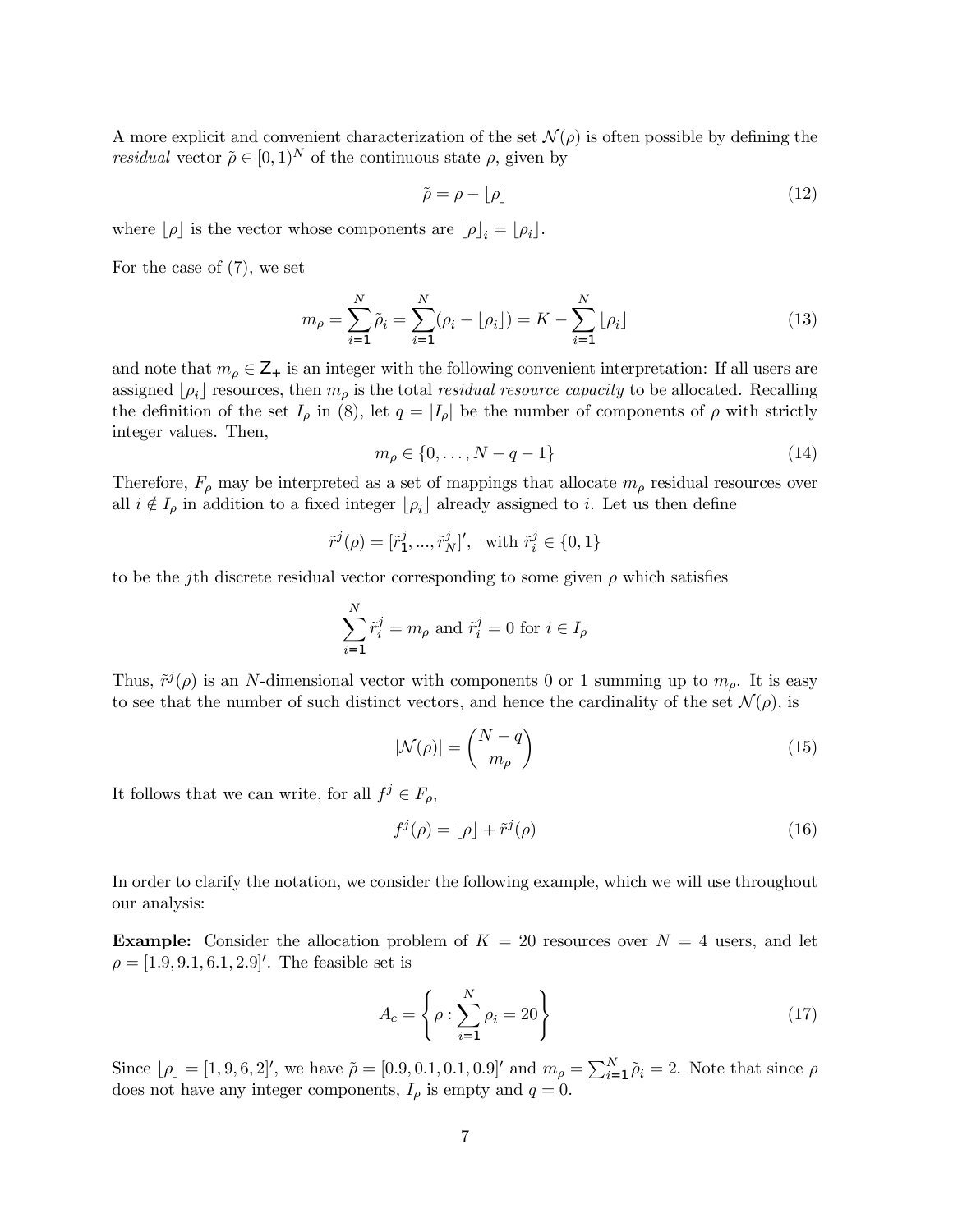The residual discrete vectors and the corresponding discrete neighbors, using (16), are

$$
\begin{aligned}\n\tilde{r}^1(\rho) &= [1, 1, 0, 0] \Rightarrow f^1(\rho) = [2, 10, 6, 2] \,, & \tilde{r}^2(\rho) = [1, 0, 1, 0] \Rightarrow f^2(\rho) = [2, 9, 7, 2] \,, \\
\tilde{r}^3(\rho) &= [1, 0, 0, 1] \Rightarrow f^3(\rho) = [2, 9, 6, 3] \,, & \tilde{r}^4(\rho) = [0, 1, 1, 0] \Rightarrow f^4(\rho) = [1, 10, 7, 2] \,, \\
\tilde{r}^5(\rho) &= [0, 1, 0, 1] \Rightarrow f^5(\rho) = [1, 10, 6, 3] \,, & \tilde{r}^6(\rho) = [0, 0, 1, 1] \Rightarrow f^6(\rho) = [1, 9, 7, 3] \,.\n\end{aligned}
$$

Therefore,

$$
\mathcal{N}(\rho) = \{ [2, 10, 6, 2]', [2, 9, 7, 2]', [2, 9, 6, 3]', [1, 10, 7, 2]', [1, 10, 6, 3]', [1, 9, 7, 3]'\}
$$
  
Note that  $|\mathcal{N}(\rho)| = {N-q \choose m_\rho} = {4 \choose 2} = 6.$ 

The following theorem is the main result of this section and it establishes the fact that any  $\rho \in A_c$  can be expressed as a convex combination of points  $r \in \mathcal{N}(\rho)$ .

**Theorem 3.1** Any  $\rho \in A_c$  is a convex combination of its discrete feasible neighboring states, i.e., there exists a vector  $\alpha$  such that

$$
\rho = \sum_{j=1}^{M} \alpha_j r^j, \qquad \text{with } \sum_{j=1}^{M} \alpha_j = 1, \ \alpha_j \ge 0 \quad \text{for all } j = 1,..,M
$$

where  $M = |\mathcal{N}(\rho)|$  and  $r^j \in \mathcal{N}(\rho)$ ,  $j = 1, ..., M$ .

**Proof.** Consider the residual vectors  $\tilde{\rho} = \rho - \lfloor \rho \rfloor$  with  $\sum_{i=1}^{N} \tilde{\rho}_i = m_\rho \leq N$ , in which case the feasible neighboring state set  $\mathcal{N}(\tilde{\rho})$  consists of the vectors

$$
\tilde{r}^j = r^j - \lfloor \rho \rfloor, \quad j = 1, ..., M
$$

Let e be an M-dimensional vector with all entries equal to 1. Then, consider the Linear Program  $(LP)$ 

$$
\min_{\alpha} e' \alpha \qquad \text{s.t.} \quad \tilde{\mathbf{R}} \alpha = \tilde{\rho}, \quad \alpha \ge 0 \tag{18}
$$

where  $\tilde{\mathbf{R}} = [\tilde{r}^1, ..., \tilde{r}^M]$  is the  $N \times M$  matrix with all discrete feasible states in  $\mathcal{N}(\tilde{\rho})$  as columns. The dual LP problem is

$$
\max_{\gamma} \gamma' \tilde{\rho} \qquad \text{s.t.} \quad \gamma' \tilde{\mathbf{R}} \le e'
$$

Note that in this dual problem, the constraint requires the sum of any  $m<sub>\rho</sub>$  components (whose indices are not in  $I_{\rho}$ ) of the dual vector  $\gamma$  to be less than or equal to 1. Since all components of  $\tilde{\rho}$  are nonnegative, the dual optimal vector  $\gamma^*$  must make the constraint active, i.e.,  $\gamma^{*t}\tilde{\mathbf{R}} = e'$ ; otherwise, increasing any component of  $\gamma$  whose index is not in  $I_{\rho}$  increases the value of  $\gamma'\tilde{\rho}$ . It is then easy to verify that  $\gamma' \tilde{\mathbf{R}} = e'$  yields an N-dimensional dual optimal vector

$$
\gamma_i^* = \begin{cases} \frac{1}{m_\rho} & i \notin I_\rho \\ 0 & \text{otherwise} \end{cases}
$$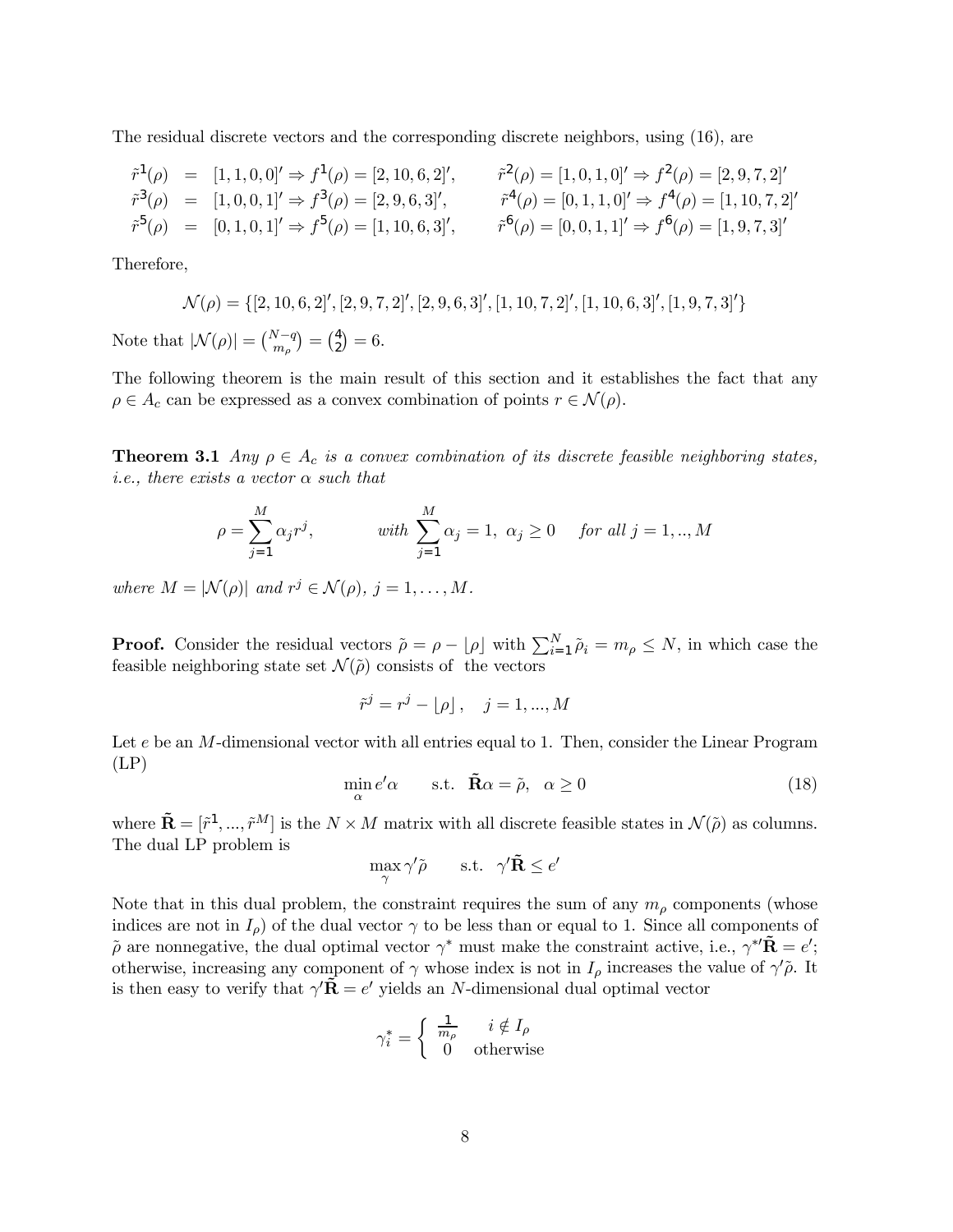Therefore, the optimal cost of the dual problem is  $(\gamma^*)' \tilde{\rho} = 1$  which is equal to the optimal cost of the primal problem, i.e.,  $e' \alpha = \sum_{j=1}^{M} \alpha_j = 1$ . Hence, the primal problem is feasible and there exists a solution  $\alpha$  such that

$$
\tilde{\rho} = \tilde{\mathbf{R}}\alpha = \sum_{j=1}^{M} \alpha_j \tilde{r}^j, \ \ \alpha \ge 0, \ \ \sum_{j=1}^{M} \alpha_j = 1
$$

Finally, returning to the original vector  $\rho$ , we get

$$
\rho = \tilde{\rho} + \lfloor \rho \rfloor = \sum_{j=1}^{M} \alpha_j \tilde{r}^j + \sum_{j=1}^{M} \alpha_j \lfloor \rho \rfloor
$$

$$
= \sum_{j=1}^{M} \alpha_j (\tilde{r}^j + \lfloor \rho \rfloor) = \sum_{j=1}^{M} \alpha_j r^j
$$
(19)

which completes the proof.  $\blacksquare$ 

**Remark**. Note that since  $\tilde{\rho} = \tilde{\mathbf{R}}\alpha = \sum_{j=1}^{M} \tilde{R}_j \alpha_j$ , it follows that

$$
\sum_{i=1}^{N} \tilde{\rho}_i = \sum_{i=1}^{N} \sum_{j=1}^{M} \tilde{R}_{ij} \alpha_j = m_{\rho}
$$

Therefore,  $\sum_{j=1}^{M} m_{\rho} \alpha_j = m_{\rho}$ , which implies that  $\sum_{j=1}^{M} \alpha_j = 1$ , i.e., all feasible points in (18) are optimal.

Theorem 3.1 asserts that every  $\rho \in A_c$  belongs to  $conv(\mathcal{N}(\rho))$ , the convex hull of the feasible neighboring state set  $\mathcal{N}(\rho)$  defined in (11). We can further limit the set of states over which such a convex combination can be formed as follows.

**Corollary 3.1** Any  $\rho \in A_c$  is a convex combination of at most N-q discrete feasible neighboring states, i.e., there exists a vector  $\alpha$  such that

$$
\rho = \sum_{j=1}^{N-q} \alpha_j r^j \quad \text{with} \quad \sum_{j=1}^{N-q} \alpha_j = 1, \quad \alpha_j \ge 0 \text{ for all } j = 1, ..., N
$$
\n(20)

where  $r^j \in \mathcal{N}(\rho)$ ,  $j = 1, \ldots, |\mathcal{N}(\rho)|$ ,  $q = |I_{\rho}|$ .

**Proof.** The feasibility constraint (7) and the constraints

$$
r_i^j = \rho_i
$$
 for  $i \in I_\rho$  and  $j = 1, ..., |\mathcal{N}(\rho)|$ 

reduce the dimensionality of our space from  $\mathsf{R}^{N}$  to  $\mathsf{R}^{N-q-1}$ . By Caratheodory's fundamental theorem [24], every point in the convex hull of a set S in  $\mathsf{R}^N$  is a convex combination of  $N+1$  or fewer points of S. Using this theorem, we conclude that  $\rho$  can be written as a convex combination of at most  $N - q$  discrete feasible neighbors  $r^j$ . ■

Based on this corollary, we define a subset of  $\mathcal{N}(\rho)$  in (11) as follows: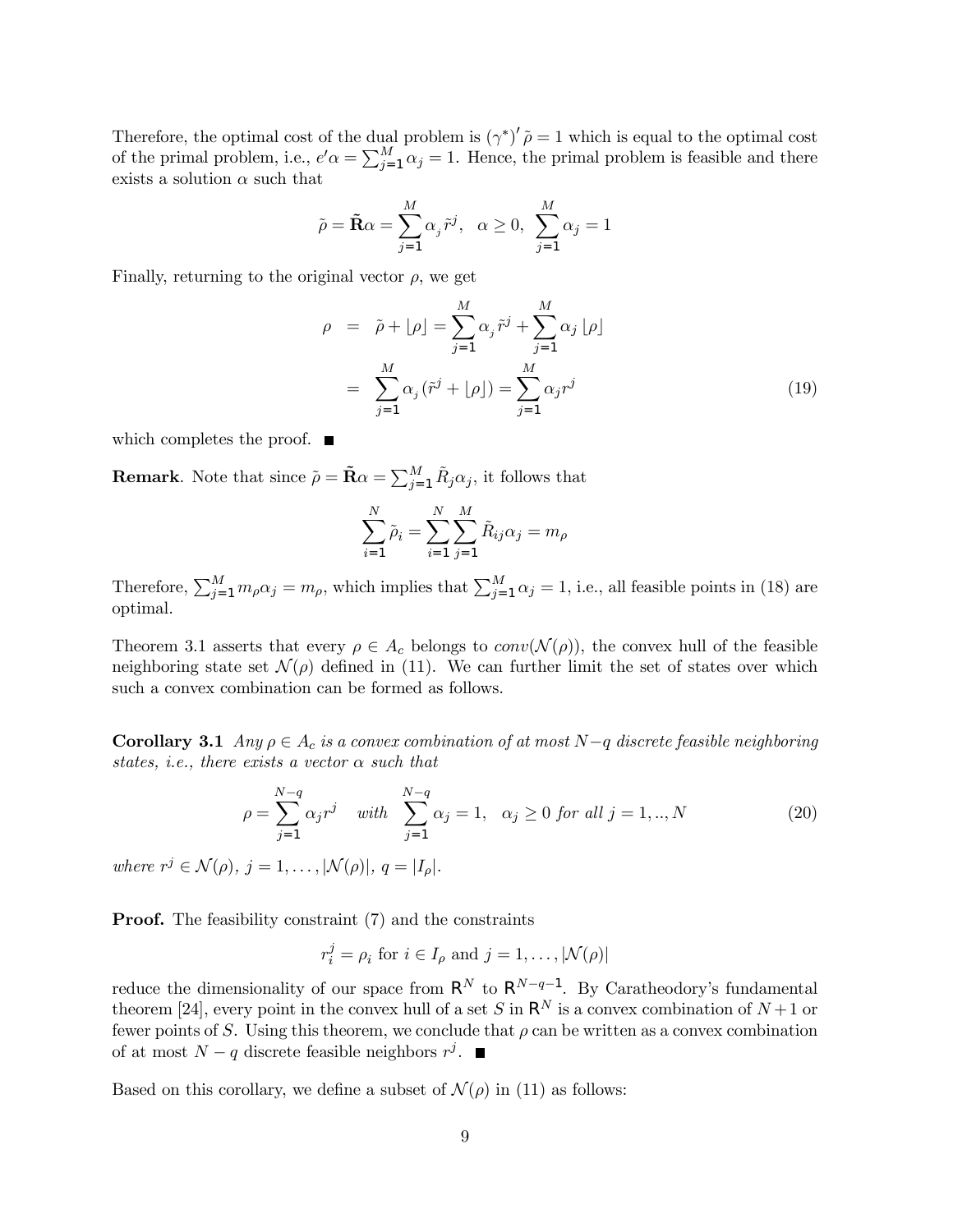**Definition 2**  $\mathcal{N}_{N-q}(\rho)$  is a subset of  $\mathcal{N}(\rho)$  that contains  $N-q$  (with  $q = |I_{\rho}|$ ) linearly independent discrete neighboring states whose convex hull includes ρ.

The existence of this set is guaranteed by the previous corollary and it plays a crucial role in our approach, because the mapping  $f_n(\rho_n)$  that we select in (6) will be an element of  $\mathcal{N}_{N-q}(\rho_n)$ . Therefore, it is important to be able to identify  $N - q$  elements of  $\mathcal{N}(\rho)$  that satisfy (20), and hence determine  $\mathcal{N}_{N-q}(\rho_n)$ . The Simplex Method (e.g., see [24]) of Linear Programming (LP) provides one way to accomplish this as follows. We define  $\mathbf{R} = [r^1 \dots r^M]$  as the  $N \times M$  matrix with all discrete feasible states in  $\mathcal{N}(\rho)$  as columns and solve the following LP problem

$$
\min_{s} e's \qquad \text{s.t.} \quad [\mathbf{R} \; \mathbf{I}] \left[ \begin{array}{c} \alpha \\ s \end{array} \right] = \rho, \quad \alpha, s \ge 0 \tag{21}
$$

with the initial basic feasible solution  $\left[\alpha' s'\right]_0 = \left[\begin{smallmatrix}0 & \rho'\end{smallmatrix}\right]$  to start the Simplex. Since we know (by Theorem 3.1) that  $\mathbf{R}\alpha = \rho, \, \alpha \geq 0$  has a solution, we can drive s components to zero. The nonzero components of the resulting basic feasible solution are associated with vectors  $r \in \mathcal{N}(\rho)$ and they are linearly independent by the Simplex Method. The set  $\mathcal{N}_{N-q}(\rho)$  will be formed by these vectors. Note that  $\mathcal{N}_{N-q}(\rho)$  is not unique because different column and row selections are possible in the Simplex Method.

Given this "reduced" set of discrete feasible neighbors of  $\rho$ ,  $\mathcal{N}_{N-q}(\rho)$ , we restrict our original set of continuous-to-discrete transformations  $F_{\rho}$  in (10) to

$$
\mathcal{F}_{\rho} = \{ f : f(\rho) \in \mathcal{N}_{N-q}(\rho) \}
$$

Note that when the continuous state is  $\rho_n$ , the continuous-to-discrete mapping  $f_n$  will be an element of  $\mathcal{F}_{\rho_n}$ . In order to clarify the new notation let us continue with the previous example:

**Example (Continued):** Recall that  $q = |I_{\rho}|$  was zero, therefore  $\mathcal{N}_{N-q}(\rho) = \mathcal{N}_4(\rho)$  will have 4 elements from the previously obtained set

$$
\mathcal{N}(\rho) = \{ [2, 10, 6, 2]', [2, 9, 7, 2]', [2, 9, 6, 3]', [1, 10, 7, 2]', [1, 10, 6, 3]', [1, 9, 7, 3]'\}
$$

To determine a set  $\mathcal{N}_4(\rho)$ , we can write  $\rho$  as

$$
\rho = [1.9, 9.1, 6.1, 2.9]' = 0.1[2, 10, 6, 2]' + 0.8[2, 9, 6, 3]' + 0.1[1, 9, 7, 3]'
$$

which is a convex combination of only three elements of  $\mathcal{N}(\rho)$ . Since [2, 9, 7, 2]' is linearly independent of these three discrete neighbors,  $\mathcal{N}_4(\rho)$  can be selected to be

$$
\mathcal{N}_4(\rho) = \{ [2, 10, 6, 2]', [2, 9, 6, 3]', [1, 9, 7, 3]', [2, 9, 7, 2]'\}
$$
\n
$$
(22)
$$

Alternatively,

$$
\rho = 0.1[2, 9, 7, 2]' + 0.8[2, 9, 6, 3]' + 0.1[1, 10, 6, 3]'
$$

and  $[1, 9, 7, 3]'$  is linearly independent of these three discrete neighbors, so another possible  $\mathcal{N}_4(\rho)$ is

> $\mathcal{N}_4(\rho) = \{[1, 10, 6, 3]^\prime, [2, 9, 6, 3]^\prime, [1, 9, 7, 3]^\prime, [2, 9, 7, 2]^\prime\}$  $(23)$

It should be clear that  $\mathcal{N}_{N-q}(\rho)$  may not be unique.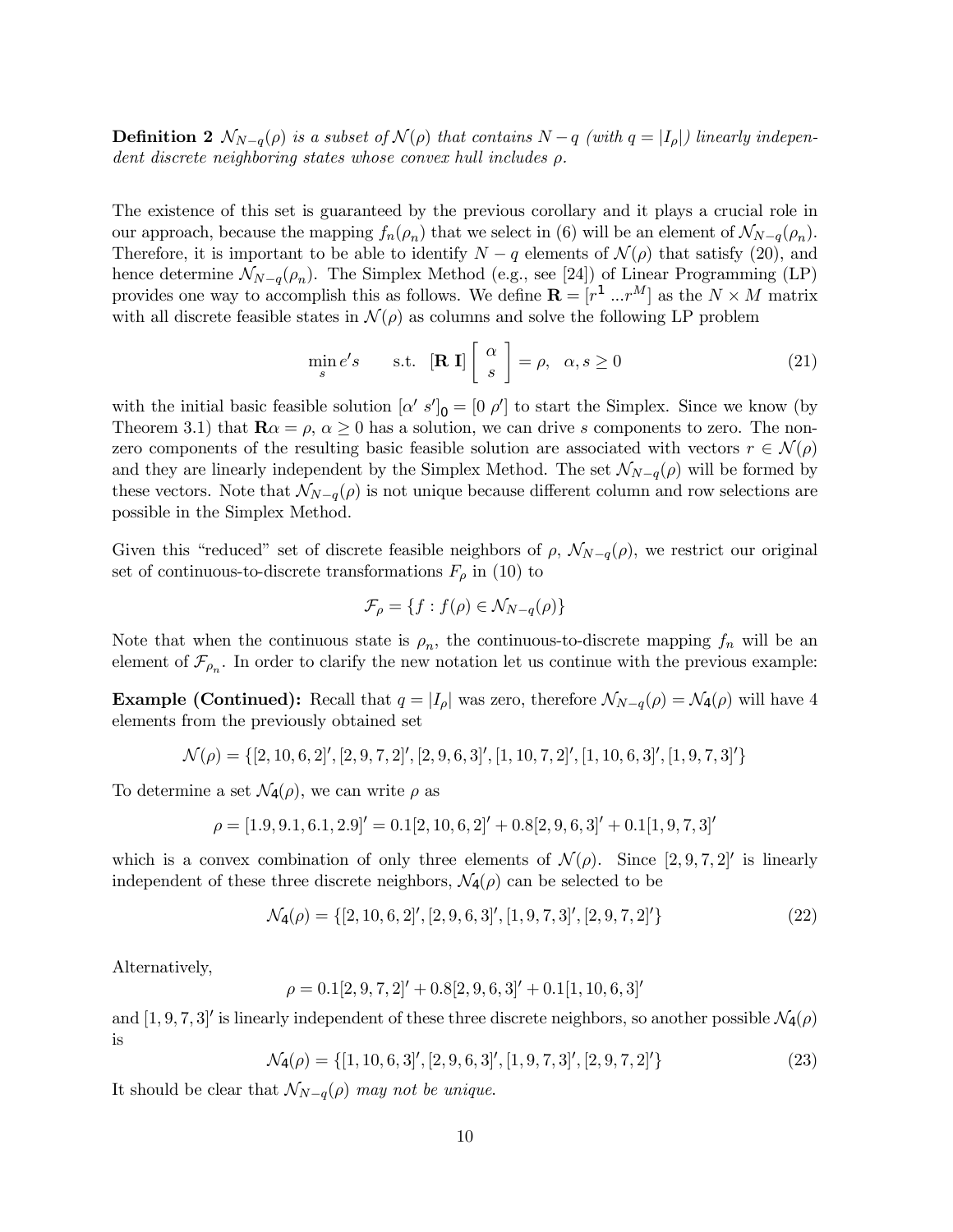## 4 Construction of surrogate cost functions and their gradients

Since our approach is based on iterating over the continuous state  $\rho \in A_c$ , yet drive the iteration process with information involving  $L_d(r)$  obtained from a sample path under r, we must establish a relationship between  $L_d(r)$  and  $L_c(\rho)$ . The choice of  $L_c(\rho)$  is rather flexible and may depend on information pertaining to a specific model and the nature of the given cost  $L_d(r)$ .

As seen in the previous section, it is possible that some components of  $\rho$  are integers, in which case the set  $I_{\rho}$  is non-empty and we have  $q = |I_{\rho}| > 0$ . In order to avoid the technical complications due to such integer components, let us agree that whenever this is the case we will perturb these components to obtain a new state  $\hat{\rho}$  such that  $I_{\hat{\rho}} = \emptyset$ . In what follows, we will assume that all states  $\rho$  either have  $I_{\rho} = \emptyset$  or have already been perturbed and relabeled  $\rho$  so that  $I_{\rho} = \emptyset$ . Since q is going to be zero, we will rename  $\mathcal{N}_{N-q}(\rho)$  as  $\mathcal{N}_N(\rho)$ .

We shall select a surrogate cost function  $L_c(\rho)$  to satisfy the following two conditions:

(C1): Consistency:  $L_c(r) = L_d(r)$  for all  $r \in A_d$ .

(C2): Piecewise Linearity:  $L_c(\rho)$  is a linear function of  $\rho$  over  $conv(\mathcal{N}_N(\rho))$ .

Consistency is an obvious requirement for  $L_c(\rho)$ . Piecewise linearity is chosen for convenience, since manipulating linear functions over  $conv(N_N(\rho))$  simplifies analysis, as will become clear in the sequel.

Given some state  $\rho \in A_c$  and cost functions  $L_d(r^j)$  for all  $r^j \in \mathcal{N}_N(\rho)$ , it follows from (C2) and (20) in Corollary 3.1 that we can write

$$
L_c(\rho) = \sum_{j=1}^N \alpha_j L_c(r^j)
$$

with  $\sum_{j=1}^{N} \alpha_j = 1, \, \alpha_j \geq 0$  for all  $j = 1, ..., N$ . Moreover, by (C1), we have

$$
L_c(\rho) = \sum_{j=1}^{N} \alpha_j L_d(r^j)
$$
\n(24)

that is,  $L_c(\rho)$  is a convex combination of the costs of N discrete feasible neighbors. Note that  $L_c(\rho)$  depends on  $\mathcal{N}_N(\rho)$ , which may not be unique therefore,  $L_c(\rho)$  may not be unique.

Next, if we are to successfully use the iterative scheme described by  $(5)-(6)$ , we need information of the form  $H_n(r_n, \omega_n)$  following the *n*th step of the on-line optimization process. Typically, this information is contained in an estimate of the gradient. Our next objective, therefore, is to seek the sample gradient  $\nabla L_c(\rho)$  expressed in terms of directly observable sample path data.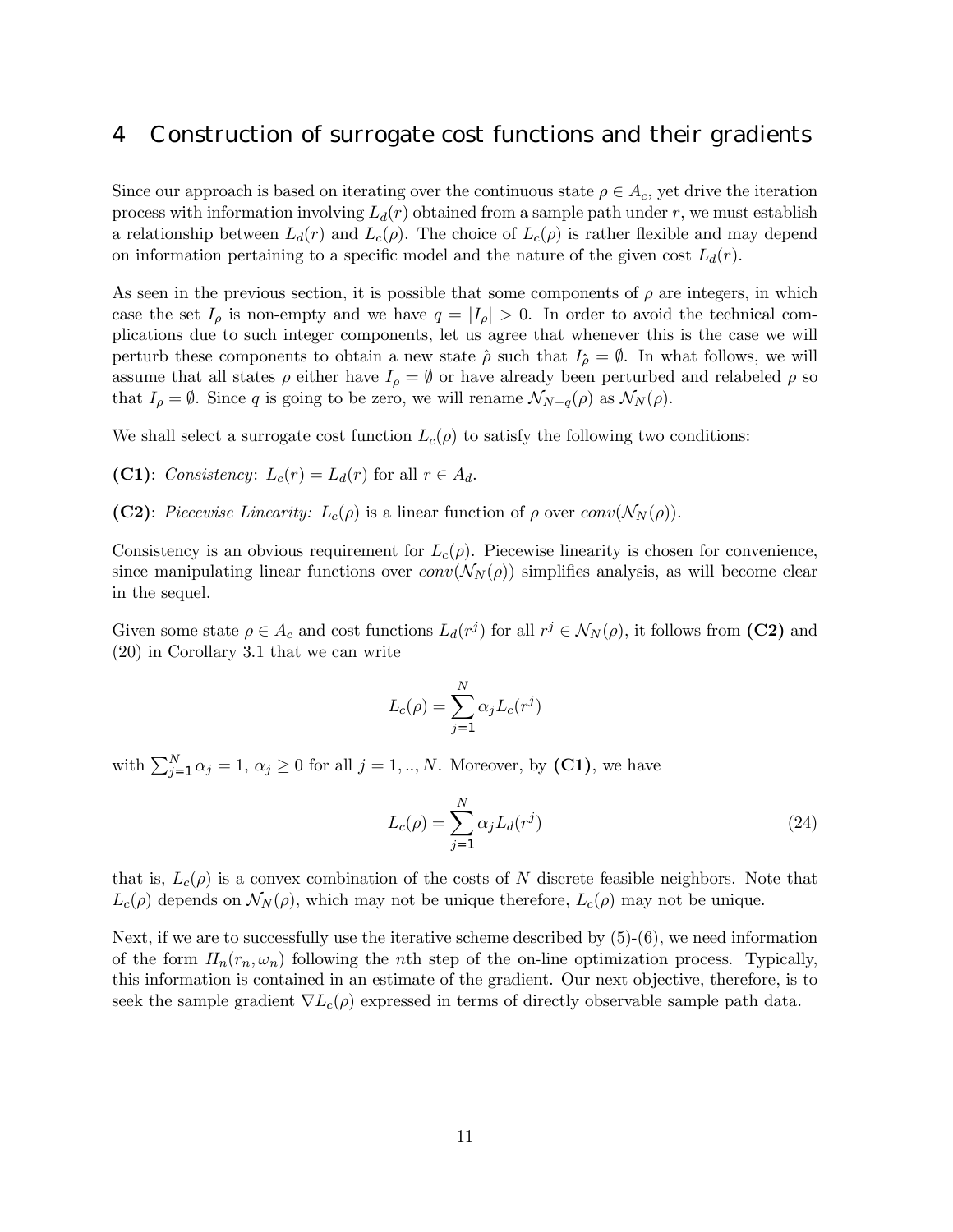#### 4.1 Gradient evaluation

Since  $L_c(\rho)$  is a linear function on the convex hull defined by the N discrete neighbors in (24), one can write

$$
L_c(\rho) = \sum_{i=1}^{N} \beta_i \rho_i + \beta_0 \tag{25}
$$

for some  $\beta_i \in \mathsf{R}, i = 0, ..., N$ . Moreover, due to the linearity of  $L_c(\rho)$  in  $conv(\mathcal{N}_N(\rho))$ , we have

$$
\beta_i = \frac{\partial L_c}{\partial \rho_i}, \ i = 1, ..., N
$$
\n(26)

Note that the  $\beta_i$  values depend on the selection of  $\mathcal{N}_N(\rho)$  which, as already pointed out, may not be unique.

For any discrete feasible neighboring state  $r^j \in \mathcal{N}_N(\rho)$ , one can use (25) and (C1) to write

$$
L_d(r^j) = \sum_{i=1}^{N} \beta_i r_i^j + \beta_0, \ j = 1, \dots, N
$$
 (27)

Letting

$$
\nabla L_c(\rho)'=[\beta_1,\ldots,\beta_N]
$$

be the gradient of  $L_c(\rho)$ , our objective is to obtain an expression for  $\beta_1,\ldots,\beta_N$  (not  $\beta_0$ ) in terms of  $L_d(r^j)$ . Note that  $L_d(r^j)$  are costs that can be evaluated at feasible states  $r^j \in \mathcal{N}_N(\rho)$ . These may be obtained by direct simulation; however, they are not available if a system is operating on line under one of these states, say  $r^1$ . This is where techniques such as Concurrent Estimation and Perturbation Analysis mentioned earlier can be used to facilitate this task.

To obtain expressions for  $\beta_1,\ldots,\beta_N$  in terms of  $L_d(r^j)$ , let  $r^1$  be the current state of the system (without loss of generality), and define

$$
\delta_i^{j,1} = r_i^j - r_i^1 = \begin{cases}\n-1 & \text{if } r_i^1 > r_i^j \\
1 & \text{if } r_i^1 < r_i^j \\
0 & \text{otherwise}\n\end{cases}
$$
\n(28)

and

$$
\Delta L_{j,1} = L_d(r^j) - L_d(r^1)
$$
\n(29)

for all  $i = 1, ..., N$  and  $j = 2, ..., N$ . Using (27), the last equation can be rewritten as

$$
\Delta L_{j,1} = \sum_{i=1}^{N} \beta_i (r_i^j - r_i^1) = \sum_{i=1}^{N} \beta_i \delta_i^{j,1}
$$
\n(30)

If all  $L_d(r^j)$  in (29) are observable, then (30) provides  $N-1$  linearly independent equations for the N variables  $\beta_1, \ldots, \beta_N$ . An additional equation is obtained as follows. Recall (5) with  $H_n(r_n, \omega_n) = \nabla L_c(\rho_n)$ :

$$
\rho_{n+1} = \pi_{n+1}[\rho_n - \eta_n \nabla L_c(\rho_n)]
$$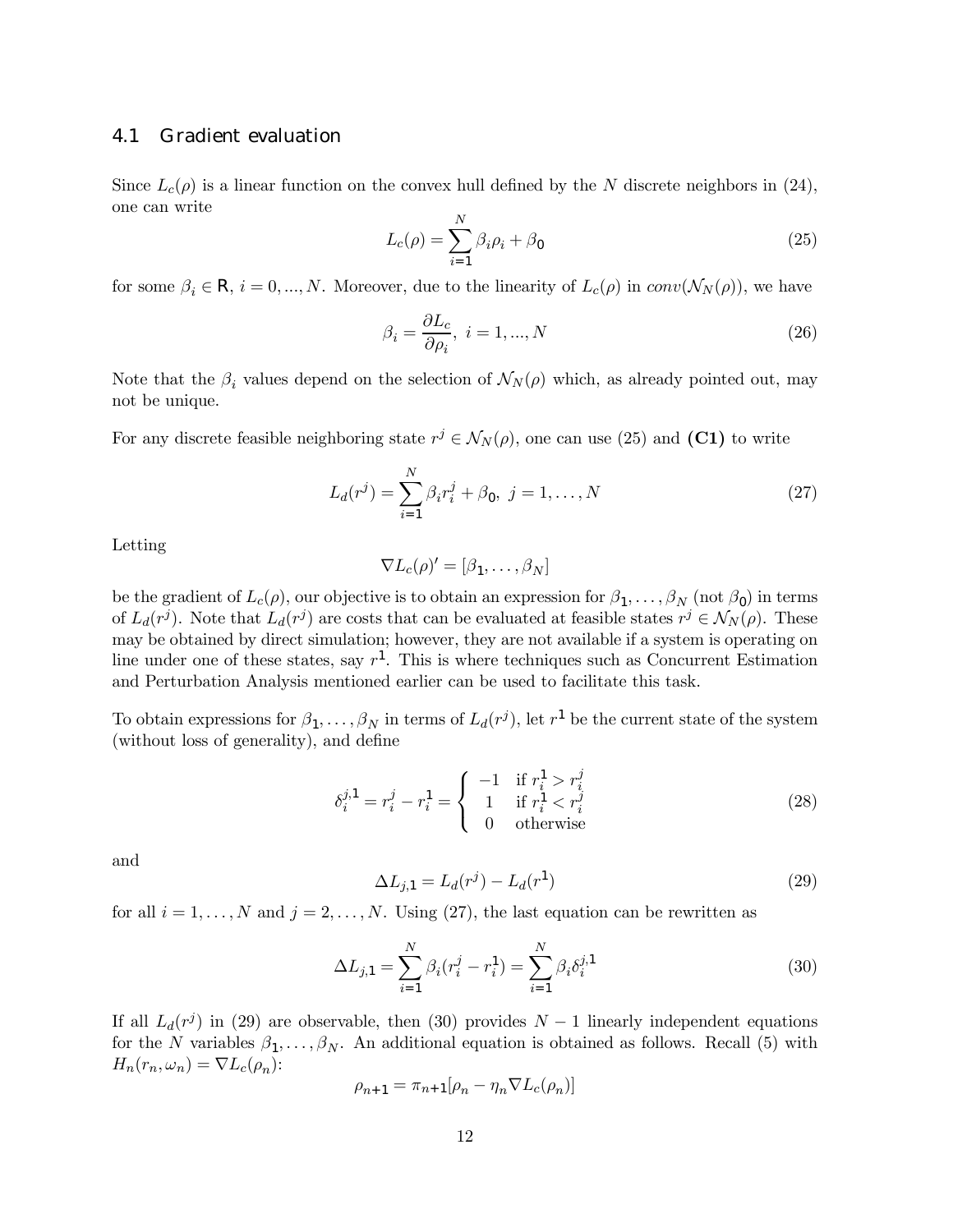and let

$$
\bar{\rho}_{n+1} = \rho_n - \eta_n \nabla L_c(\rho_n)
$$

be an "intermediate" state prior to applying the projection  $\pi_{n+1}$ . In order to force  $\bar{\rho}_{n+1}$  to satisfy the total capacity constraint (7), i.e.,

$$
\sum_{i=1}^{N} (\bar{\rho}_{n+1})_i = \sum_{i=1}^{N} (\rho_n)_i - \eta_n \sum_{i=1}^{N} \frac{\partial L_c(\rho_n)}{\rho_i} = K
$$

we require that

$$
\sum_{i=1}^{N} \frac{\partial L_c(\rho_n)}{\rho_i} = \sum_{i=1}^{N} \beta_i = 0
$$
\n(31)

Note that this additional equation is particularly convenient because it allows us to use an identity mapping for the projection  $\pi_{n+1}$ , i.e.,  $\rho_{n+1} = \overline{\rho}_{n+1} \in A_c$ , provided that  $\eta_n$  is selected small enough to maintain the additional component constraints  $0 \leq (\bar{p}_{n+1})_i \leq K$  for all  $i =$  $1, ..., N$ .

The combination of (30) and (31) provides N equations used to determine unique  $\beta_1,\ldots,\beta_N$ . Specifically, define the  $(N-1)$ -dimensional vector

$$
\Delta L' = [\Delta L_{2,1}, \ldots, \Delta L_{N,1}]
$$

whose components were defined in (29), and the  $(N-1) \times N$  matrix

$$
\mathbf{\Delta R} = \left[ \begin{array}{ccc} \delta_1^{2,1} & \cdots & \delta_N^{2,1} \\ \vdots & & \vdots \\ \delta_1^{N,1} & \cdots & \delta_N^{N,1} \end{array} \right]
$$

whose rows are the vectors  $\delta^{j,1} = \left[\delta_1^{j,1}, \cdots, \delta_N^{j,1}\right]$ N  $\int'$  as defined in (28). Therefore, given  $r<sup>1</sup>$  and some  $\mathcal{N}_N(\rho)$ ,  $\Delta \mathbf{R}$  is fixed. We then get from (30) and (31):

$$
\left[\begin{array}{c}\n\mathbf{\Delta R} \\
e'\n\end{array}\right]\nabla L_c(\rho) = \left[\begin{array}{c}\n\Delta L \\
0\n\end{array}\right]
$$

where  $e$ , as before, is an N-dimensional vector with all entries equal to 1. It follows that

$$
\nabla L_c(\rho) = \left[ \begin{array}{c} \Delta \mathbf{R} \\ e' \end{array} \right]^{-1} \left[ \begin{array}{c} \Delta L \\ 0 \end{array} \right] \tag{32}
$$

Therefore,  $\nabla L_c(\rho)$ , the sample gradient to be used as an estimate of  $\nabla J_c(\rho)$  in (3), is obtained through the N costs  $L_d(r^1), \ldots, L_d(r^N)$ . The sample path at our disposal corresponds to one of the state vectors, which we have taken to be  $r^1 \in \mathcal{N}_N(\rho)$ , so that  $L_d(r^1)$  is observable; the remaining  $N-1$  costs therefore need to be obtained by some other means. One possibility is to perform  $N-1$  simulations, one for each of these states. This, however, is not attractive for an on-line methodology. Fortunately, there exist several techniques based on Perturbation Analysis (PA) [22],[23] or Concurrent Estimation [1], which are ideally suited for this purpose; that is, based on observations of a sample path under  $r^i$ , one can evaluate  $L_d(r^j)$  for states  $r^j \neq r^i$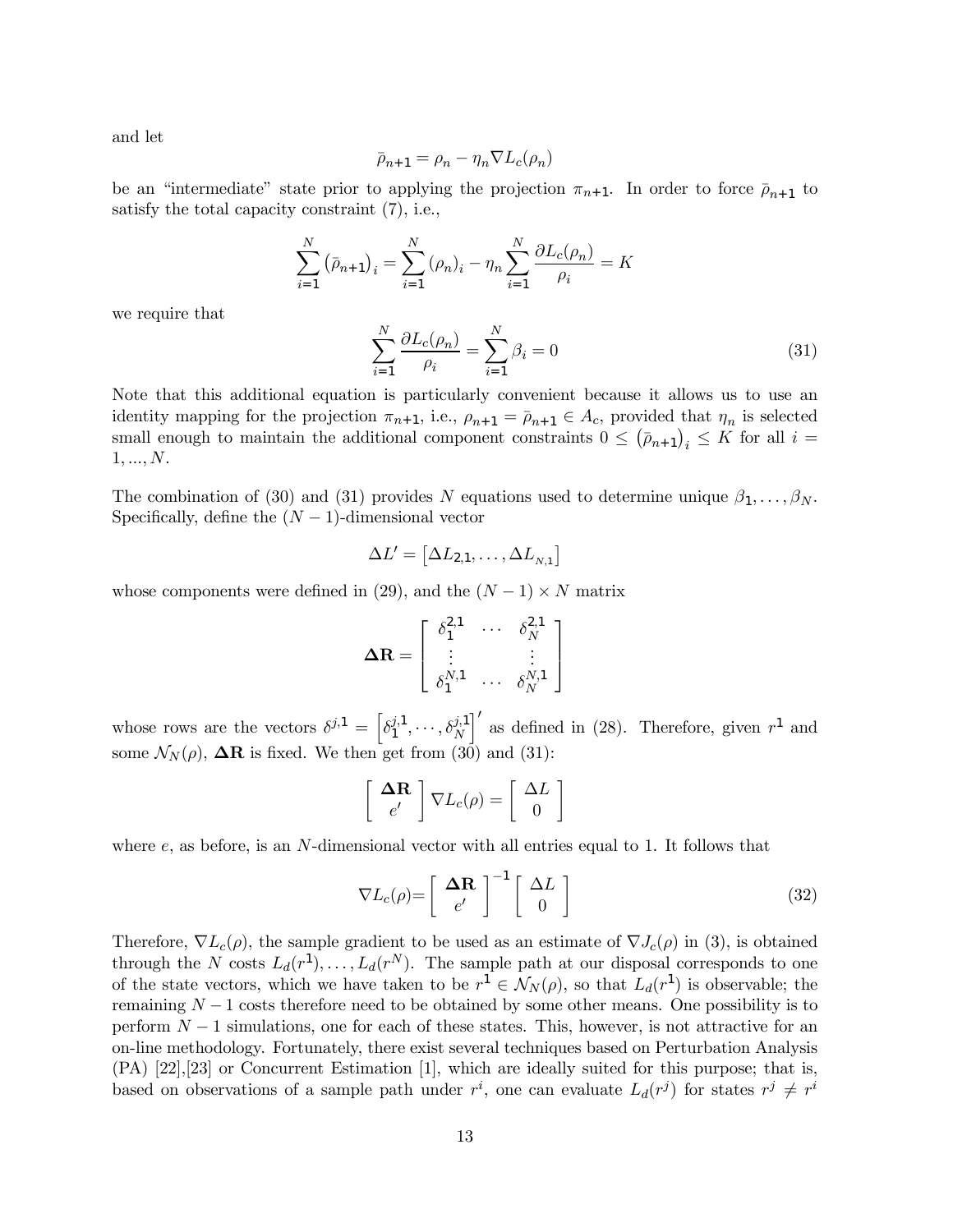with limited extra effort. The efficiency of these techniques depends on the nature of the system and cost function. In the next section, we will examine a specific class of problems where the evaluation of  $\nabla L_c(\rho)$  in (32) is greatly simplified and standard PA techniques may be used to evaluate neighboring state costs with minimal effort.

**Example (Continued):** Consider the previous allocation problem of  $K = 20$  resources over  $N = 4$  users so as to minimize the cost function

$$
J_d(r) = -\prod_{i=1}^{N} r_i
$$

Assume that the current continuous state is  $\rho = [1.9, 9.1, 6.1, 2.9]$  and the discrete state obtained through some mapping  $f(\rho) \in \mathcal{F}_{\rho}$  is  $r = [2, 9, 6, 3]$ . We previously obtained two different possible  $\mathcal{N}_4(\rho)$  sets. Let us use the one in (22):

$$
\mathcal{N}_4(\rho)=\{[2,10,6,2]',[2,9,6,3]',[1,9,7,3]',[2,9,7,2]'\}
$$

with  $\alpha = [0.1, 0.8, 0.1, 0.0]$ . The continuous cost function  $J_c(\rho)$  is defined as

$$
J_c(\rho) = \sum_{j=1}^{N} \alpha_j J_d(r^j) = -(24 + 259.2 + 18.9) = -302.1
$$

and using (32):

$$
\nabla J_c(\rho) = \begin{bmatrix} \Delta \mathbf{R} \\ e' \end{bmatrix}^{-1} \begin{bmatrix} \Delta J \\ 0 \end{bmatrix}
$$
  
= 
$$
\begin{bmatrix} 0 & 1 & 0 & -1 \\ -1 & 0 & 1 & 0 \\ 0 & 0 & 1 & -1 \\ 1 & 1 & 1 & 1 \end{bmatrix}^{-1} \begin{bmatrix} 84 \\ 135 \\ 72 \\ 0 \end{bmatrix} = \begin{bmatrix} -86.25 \\ 60.75 \\ 48.75 \\ -23.25 \end{bmatrix}
$$
(33)

If, on the other hand, we use the set in (23):

$$
\mathcal{N}_4(\rho) = \{ [1, 10, 6, 3]', [2, 9, 6, 3]', [1, 9, 7, 3]', [2, 9, 7, 2]'\}
$$

with  $\alpha = [0.1, 0.8, 0.0, 0.1]$  then,

$$
J_c(\rho) = \sum_{j=1}^{N} \alpha_j J_d(r^j) = -302.4
$$

and

$$
\nabla J_c(\rho) = \begin{bmatrix} \Delta \mathbf{R} \\ e' \end{bmatrix}^{-1} \begin{bmatrix} \Delta J \\ 0 \end{bmatrix}
$$
  
= 
$$
\begin{bmatrix} -1 & 1 & 0 & 0 \\ -1 & 0 & 1 & 0 \\ 0 & 0 & 1 & -1 \\ 1 & 1 & 1 & 1 \end{bmatrix}^{-1} \begin{bmatrix} 144 \\ 135 \\ 72 \\ 0 \end{bmatrix} = \begin{bmatrix} -85.5 \\ 58.5 \\ 49.5 \\ -22.5 \end{bmatrix}
$$
(34)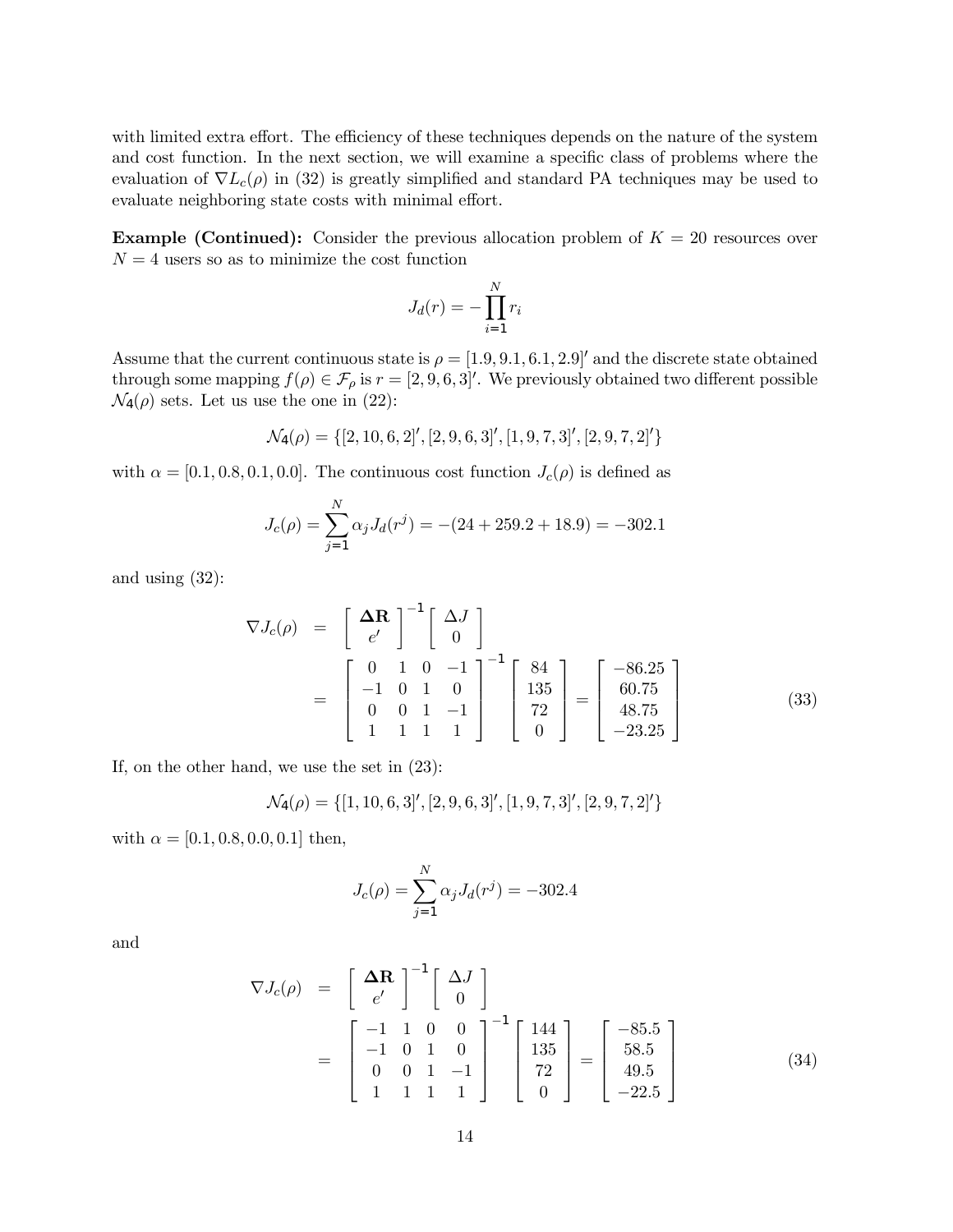This example illustrates the fact that  $\nabla L_c(\rho)$  is generally *not unique*, since it depends on the selected (not necessarily unique) set  $\mathcal{N}_N(\rho)$ , and serves to highlight the flexibility inherent in our approach. As we shall see in Section 5, regardless of the choice of  $\mathcal{N}_N(\rho)$  throughout each step of the iterative process (5)-(6), the optimal state  $r^*$  is recovered from the state  $\rho^*$ , the solution of the surrogate problem (3).

Finally, note that the properties of  $\nabla L_c(\rho)$  in (32) as an estimator of  $\nabla J_c(\rho)$  reduce to the basic stochastic properties of the system itself: Since  $\nabla L_c(\rho)$  is simply a linear combination of costs  $L_d(r^1),\ldots,L_d(r^N), \nabla L_c(\rho)$  is a strongly consistent estimator of  $\nabla J_c(\rho)$  as long as standard ergodicity conditions are satisfied.

#### 4.2 Separable cost functions

Suppose that the cost function,  $L_d(\cdot)$ , is *separable* in the sense that it is a sum of component costs each dependent on its local state only, i.e., let

$$
L_d(r) = \sum_{i=1}^{N} L_{d,i}(r_i)
$$
\n(35)

In this case, our approach is significantly simplified and is easily applicable to *arbitrary* constraint sets as we will see in Theorem 4.1. We begin with a technical lemma, which holds regardless of the nature of  $L_d(\cdot)$ .

**Lemma 4.1** If  $\rho = \sum_{j=1}^{N} \alpha_j r^j$ , where  $r_i^j \in \{\lfloor \rho_i \rfloor, \lceil \rho_i \rceil\}$  and  $\sum_{j=1}^{N} \alpha_j = 1$ , then the ith component of the residual vector of  $\rho$ , can be written as

$$
\tilde{\rho}_i = \rho_i - \lfloor \rho_i \rfloor = \sum_{\substack{j=1 \ r_i^j = \lfloor \rho_i \rfloor + 1}}^N \alpha_j
$$

**Proof.** Since  $\rho = \sum_{j=1}^{N} \alpha_j r^j$ , we have  $\rho_i = \sum_{j=1}^{N} \alpha_j r_i^j$  and it follows that

$$
\tilde{\rho}_i = \rho_i - \lfloor \rho_i \rfloor = \sum_{j=1}^N \alpha_j (r_i^j - \lfloor \rho_i \rfloor)
$$

Since  $r_i^j \in \{[\rho_i], [\rho_i]\}\$ , we get

$$
\tilde{\rho}_i = \sum_{\substack{j=1 \ r_i^j = \lfloor \rho_i \rfloor}}^N \alpha_j (r_i^j - \lfloor \rho_i \rfloor) + \sum_{\substack{j=1 \ r_i^j = \lfloor \rho_i \rfloor + 1}}^N \alpha_j (r_i^j - \lfloor \rho_i \rfloor) = \sum_{\substack{j=1 \ r_i^j = \lfloor \rho_i \rfloor + 1}}^N \alpha_j
$$

which completes the proof.  $\blacksquare$ 

Note that in the lemma a state  $r^j$  is not required to be feasible and the existence of such states is still guaranteed by Theorem 3.1 and Corollary 3.1. Thus, expressing  $\rho$  in the form  $\rho = \sum_{j=1}^{N} \alpha_j r^j$ with  $\sum_{j=1}^{N} \alpha_j = 1$  is always possible. Using this lemma, one can prove the following: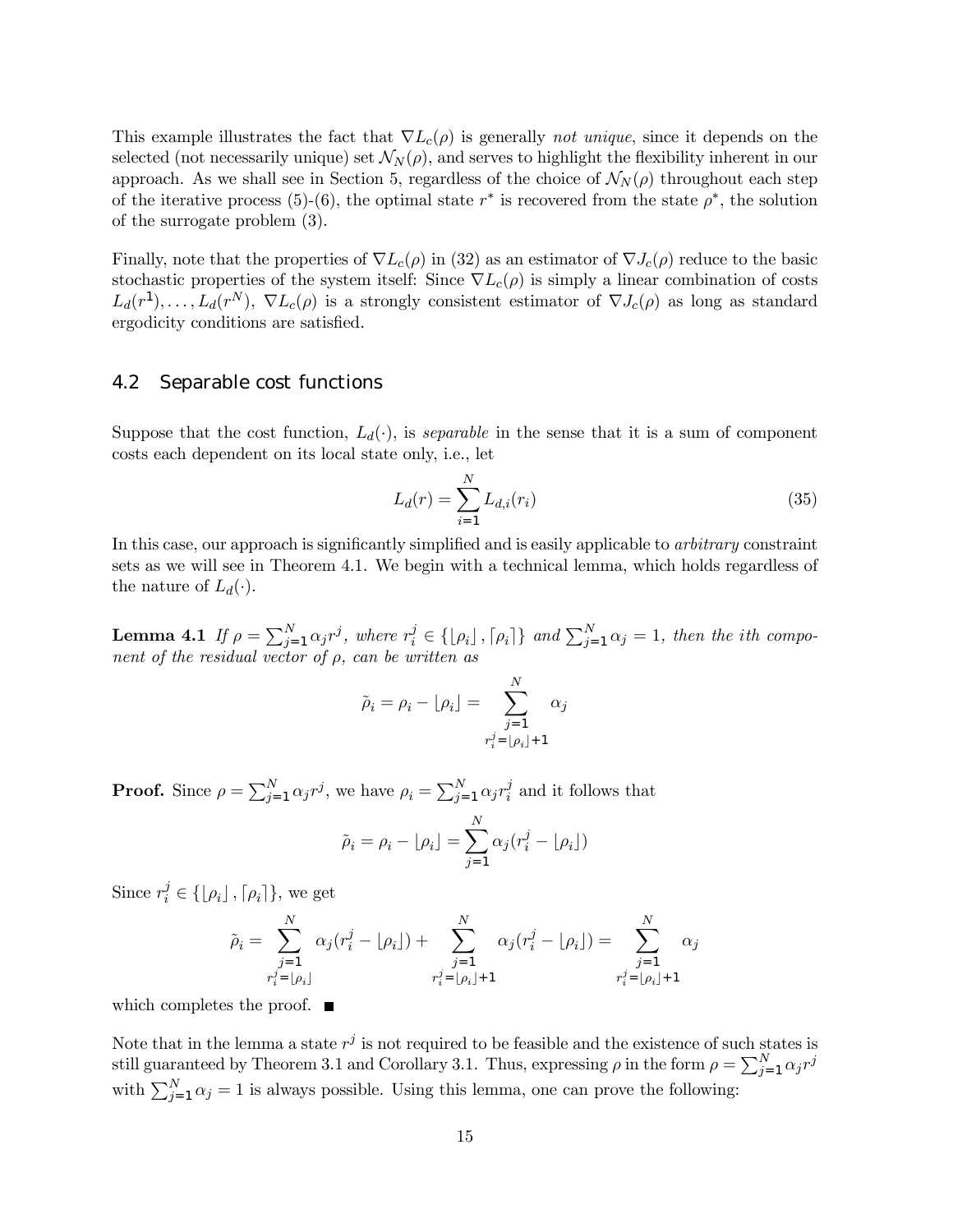**Theorem 4.1** If  $L_d(\cdot)$ , is separable and  $\rho = \sum_{j=1}^N \alpha_j r^j$  where  $r_i^j \in \{\lfloor \rho_i \rfloor, \lceil \rho_i \rceil\}$  and  $\sum_{j=1}^N \alpha_j =$ 1, then

$$
\frac{\partial L_c}{\partial \rho_i} = L_{d,i}([\rho_i] + 1) - L_{d,i}([\rho_i]) \tag{36}
$$

and

$$
L_c(\rho) = L_d(r) + \sum_{i=1}^{N} (\rho_i - r_i) [L_{d,i}([\rho_i] + 1) - L_{d,i}([\rho_i])]
$$
\n(37)

for any discrete feasible neighbor r.

**Proof.** Suppose that the current feasible state is r when the surrogate state is  $\rho$ . Using (24) and (35),

$$
L_c(\rho) = \sum_{j=1}^N \alpha_j L_d(r^j) = \sum_{j=1}^N \sum_{i=1}^N \alpha_j L_{d,i}(r_i^j)
$$
  
= 
$$
\sum_{j=1}^N \sum_{i=1}^N \alpha_j [L_{d,i}(r_i^j) - L_{d,i}([\rho_i])] + \sum_{j=1}^N \sum_{i=1}^N \alpha_j L_{d,i}([\rho_i])
$$
  
= 
$$
\sum_{i=1}^N \sum_{j=1}^N \alpha_j [L_{d,i}(r_i^j) - L_{d,i}([\rho_i])] + \sum_{i=1}^N L_{d,i}([\rho_i])
$$

Since  $r_i^j \in \{\lfloor \rho_i \rfloor, \lceil \rho_i \rceil\},\$ 

$$
L_{c}(\rho) = \sum_{i=1}^{N} \sum_{\substack{j=1 \ r_{i}^{j} = \lfloor \rho_{i} \rfloor + 1}}^{N} \alpha_{j} [L_{d,i}(\lfloor \rho_{i} \rfloor + 1) - L_{d,i}(\lfloor \rho_{i} \rfloor)] + \sum_{i=1}^{N} \sum_{\substack{j=1 \ r_{i}^{j} = \lfloor \rho_{i} \rfloor}}^{N} \alpha_{j} [L_{d,i}(\lfloor \rho_{i} \rfloor) - L_{d,i}(\lfloor \rho_{i} \rfloor)]
$$
  
+ 
$$
\sum_{i=1}^{N} L_{d,i}(\lfloor \rho_{i} \rfloor)
$$
  
= 
$$
\sum_{i=1}^{N} \left( \sum_{\substack{j=1 \ r_{i}^{j} = \lfloor \rho_{i} \rfloor + 1}}^{N} \alpha_{j} \right) [L_{d,i}(\lfloor \rho_{i} \rfloor + 1) - L_{d,i}(\lfloor \rho_{i} \rfloor)] + \sum_{i=1}^{N} L_{d,i}(\lfloor \rho_{i} \rfloor)
$$

By Lemma 4.1,

$$
L_c(\rho) = \sum_{i=1}^{N} \tilde{\rho}_i [L_{d,i}(\lfloor \rho_i \rfloor + 1) - L_{d,i}(\lfloor \rho_i \rfloor)] + \sum_{i=1}^{N} L_{d,i}(\lfloor \rho_i \rfloor)
$$

Adding and subtracting the cost at the current feasible point we get

$$
L_c(\rho) = \sum_{i=1}^N \tilde{\rho}_i [L_{d,i}(\lfloor \rho_i \rfloor + 1) - L_{d,i}(\lfloor \rho_i \rfloor)] + \sum_{i=1}^N L_{d,i}(\lfloor \rho_i \rfloor) - L_d(r) + L_d(r)
$$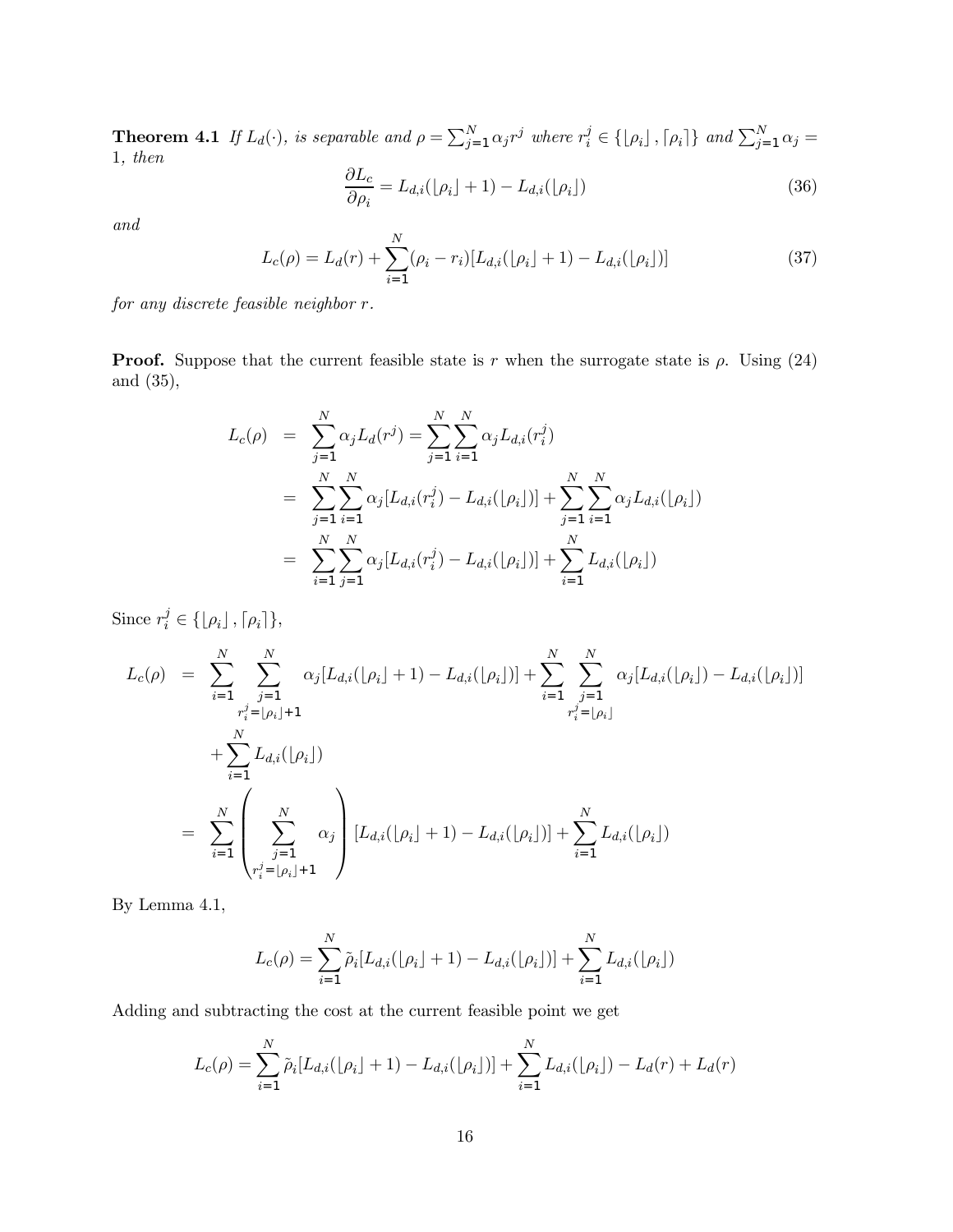¿From (35) it follows that

$$
L_c(\rho) = L_d(r) + \sum_{i=1}^{N} [\tilde{\rho}_i L_{d,i}([\rho_i] + 1) - \tilde{\rho}_i L_{d,i}([\rho_i]) + L_{d,i}([\rho_i]) - L_{d,i}(r_i)]
$$

Since  $r$  is a feasible neighbor,

$$
L_c(\rho) = L_d(r) + \sum_{\substack{i=1 \ i \neq j}}^N (\tilde{\rho}_i - 1)[L_{d,i}(\lfloor \rho_i \rfloor + 1) - L_{d,i}(\lfloor \rho_i \rfloor)] + \sum_{\substack{i=1 \ i \neq j}}^N \tilde{\rho}_i[L_{d,i}(\lfloor \rho_i \rfloor + 1) - L_{d,i}(\lfloor \rho_i \rfloor)] + \sum_{\substack{i=1 \ i \neq j}}^N \tilde{\rho}_i[L_{d,i}(\lfloor \rho_i \rfloor + 1) - L_{d,i}(\lfloor \rho_i \rfloor)]
$$

Observe that  $\tilde{\rho}_i - 1 = \rho_i - (\lfloor \rho_i \rfloor + 1) = \rho_i - r_i$  when  $r_i = \lfloor \rho_i \rfloor + 1$ . Similarly, when  $r_i = \lfloor \rho_i \rfloor$  we get  $\tilde{\rho}_i = \rho_i - \lfloor \rho_i \rfloor = \rho_i - r_i$ . Thus,

$$
L_c(\rho) = L_d(r) + \sum_{\substack{i=1 \ i \neq j}}^N (\rho_i - r_i) [L_{d,i}([\rho_i] + 1) - L_{d,i}([\rho_i])]
$$
  
+ 
$$
\sum_{\substack{i=1 \ i \neq j}}^N (\rho_i - r_i) [L_{d,i}([\rho_i] + 1) - L_{d,i}([\rho_i])]
$$
  
= 
$$
L_d(r) + \sum_{i=1}^N (\rho_i - r_i) [L_{d,i}([\rho_i] + 1) - L_{d,i}([\rho_i])]
$$

Therefore, (36) immediately follows:

$$
\frac{\partial L_c}{\partial \rho_i} = L_{d,i}(\lfloor \rho_i \rfloor + 1) - L_{d,i}(\lfloor \rho_i \rfloor)
$$

 $\blacksquare$ 

Note that the theorem is proven for arbitrary feasible sets, not necessarily of the form (7).

In order to evaluate  $\frac{\partial L_c}{\partial \rho_i}$  while operating at a discrete neighbor r, one will need to evaluate the effect of decreasing or increasing the number of resources allocated to user  $i$ . There is a number of PA techniques developed precisely for this type of sensitivity estimation problem; for example, estimating the sensitivity of packet loss in a radio network with respect to adding/removing a transmission slot available to the *i*th user  $|4|,|25|$ . In [26] a PA technique is used together with our methodology to solve a call admission problem (with a separable cost function) over a communication network where there are capacity constraints on each node, but there is no total capacity constraint for the network. This set of constraints define a different type of feasible set than the one considered so far in this paper.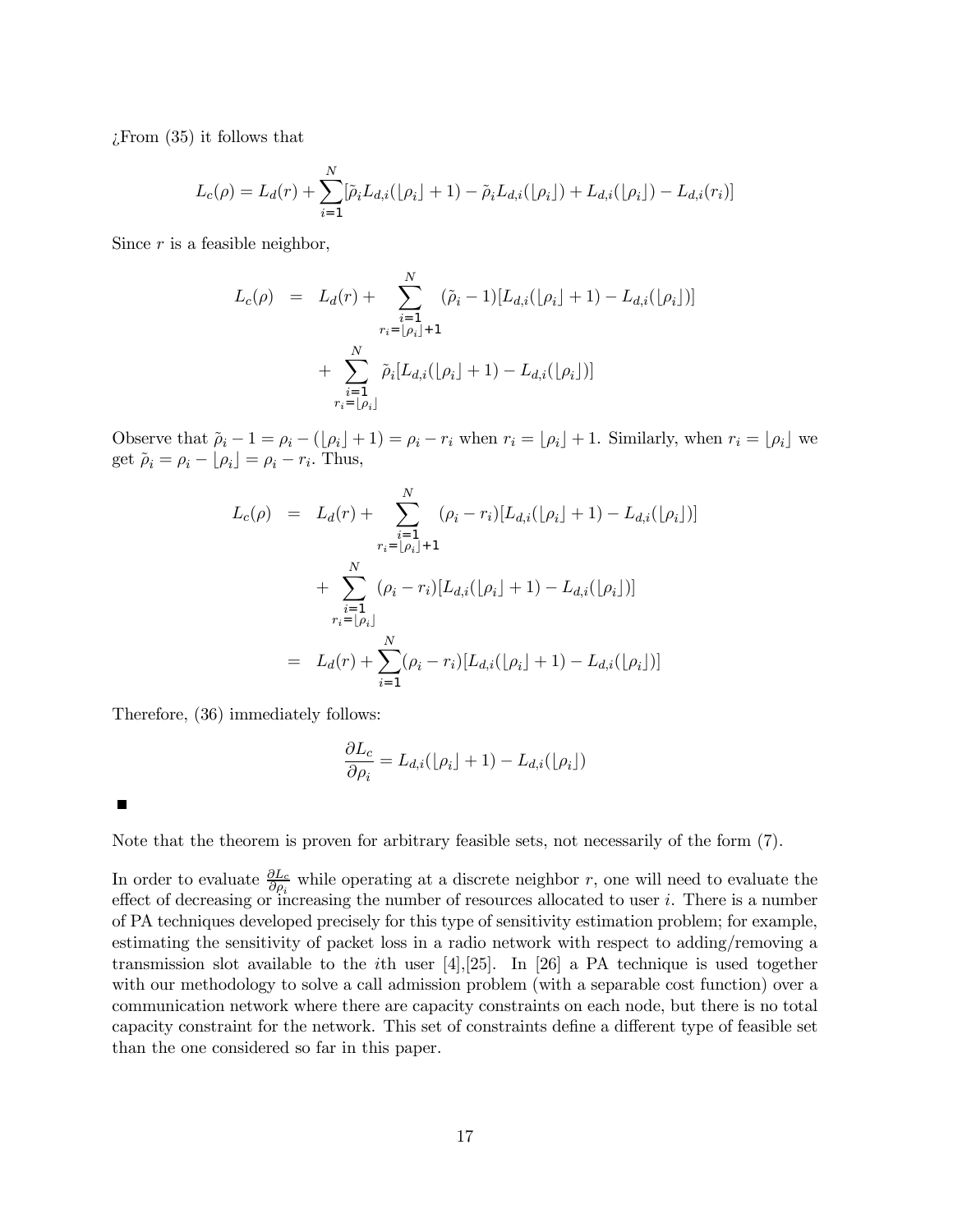#### 5 Recovery of optimal discrete states

Our ultimate goal remains the solution of (2), that is the determination of  $r^* \in A_d$  that solves this optimization problem. Our approach is to solve (3) by iterating on  $\rho \in A_c$  and, at each step, transforming  $\rho$  through some  $f \in \mathcal{F}_{\rho}$ . The connection between  $\rho$  and  $r = f(\rho)$  for each step is therefore crucial, as is the relationship between  $\rho^*$  and  $f(\rho^*)$  when and if this iterative process comes to an end identifying a solution  $\rho^*$  to the surrogate problem (3). The following theorem identifies a key property of feasible neighboring states of an *optimal* surrogate state  $\rho^*$ .

**Theorem 5.1** Let  $\rho^*$  minimize  $L_c(\rho)$  over  $A_c$ . Then, there exists a discrete feasible neighboring state  $r^* \in \mathcal{N}_N(\rho^*)$  which minimizes  $L_d(r)$  over  $A_d$  and satisfies  $L_d(r^*) = L_c(\rho^*)$ 

**Proof.** We begin by noting that  $A_d \subset A_c$  and  $L_c(r) = L_d(r)$  for any  $r \in A_d$ . Therefore, if

$$
L_d(r^*) = \min_{r \in A_d} L_d(r) \tag{38}
$$

then

$$
L_d(r^*) \ge L_c(\rho^*)
$$
\n(39)

The optimal surrogate state  $\rho^*$  satisfies

$$
L_c(\rho^*) = \min_{\rho \in A_c} L_c(\rho) = \sum_{j=1}^N \alpha_j L_c(r^j) = \sum_{j=1}^N \alpha_j L_d(r^j)
$$

where we have used (24), to write  $L_c(\rho)$  as a convex combination of the costs of N feasible discrete neighboring states  $r^j \in \mathcal{N}_N(\rho)$ . Thus,  $\sum_{j=1}^N \alpha_j = 1, \alpha_j \ge 0$  for  $j = 1, ..., N$ .

Let  $s \in \{1, ..., N\}$  be such that

$$
L_d(r^s) = \min_{j=1,\dots,N} L_d(r^j)
$$
\n(40)

Then,

$$
L_c(\rho^*) = \sum_{j=1}^{N} \alpha_j L_d(r^j) \ge \sum_{j=1}^{N} \alpha_j L_d(r^s) = L_d(r^s)
$$

In view of (39), we then get

$$
L_d(r^s) \le L_c(\rho^*) \le L_d(r^*)
$$

and since  $L_d(r^*) \leq L_d(r^*)$  from (38), it also follows that

$$
L_d(r^*) = L_c(\rho^*) = L_d(r^*)
$$

that is,  $r^s$  is optimal over  $A_d$ . Finally, since  $r^s$  is one of N discrete feasible neighboring states of  $\rho^*$ , we have  $r^s = f(\rho^*)$  for some  $f \in \mathcal{F}_{\rho^*}$ .

**Example (Continued):** Let us return to our earlier allocation problem of  $K = 20$  resources over  $N = 4$ . Using our iterative procedure (5)-(6) with a gradient obtained through either (33)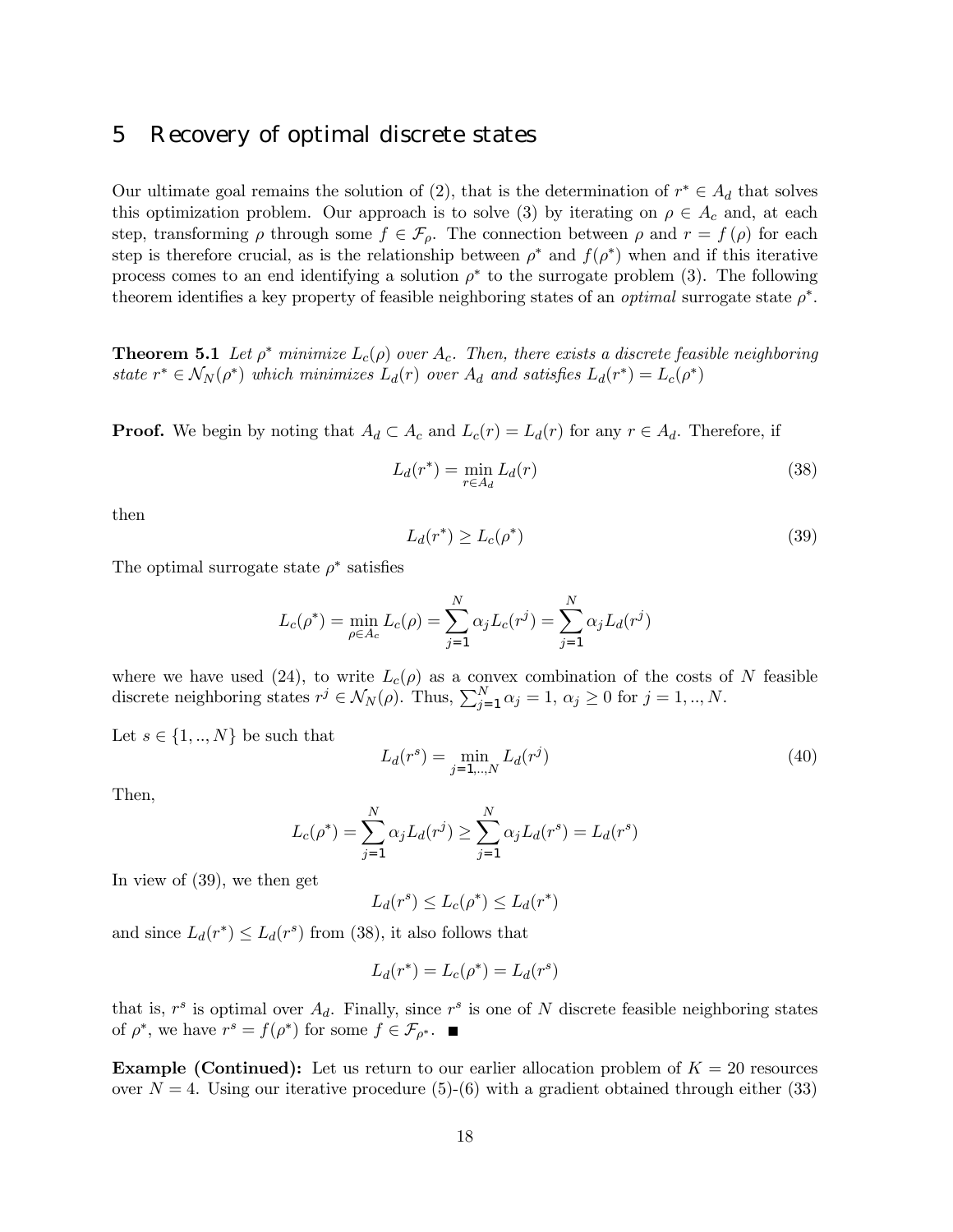or (34), if an appropriate step size sequence is selected, the continuous state  $\rho$  converges to a point that satisfies Theorem 5.1 and has the optimal allocation  $[5, 5, 5, 5]$  in its neighborhood. To illustrate this, using (33) and  $\eta_n = \frac{0.05}{n+1}$ , the states evolve as follows:

| Iteration $n$ |                                  |              | $\mathbf{Cost}$ |
|---------------|----------------------------------|--------------|-----------------|
|               | [1.9, 9.1, 6.1, 2.9]             | [2, 9, 6, 3] | $-324$          |
|               | [6.2125, 6.0625, 3.6625, 4.0625] | [6, 6, 4, 4] | –576            |
|               | [5.5375, 5.3875, 4.7875, 4.2875] | [6, 5, 5, 4] | –600            |
|               | [5.3292, 5.1792, 4.9958, 4.4958] | [5, 5, 5, 5] |                 |

## 6 Generalization to arbitrary feasible sets

We considered above optimization problems over a feasible set determined by the total capacity constraint (7), but stressed the fact that our method is applicable to optimization problems with certain feasible set structures. Specifically, this method is applicable to any feasible set as long as any feasible surrogate state can be written as a convex combination of its feasible discrete neighbors. In this case, using Caratheodory's fundamental theorem [24] one can form a 'reduced' discrete neighbor set (e.g.,  $\mathcal{N}_N(\rho)$  for the total capacity constraint case). One element of this set will be the operating point for the discrete system and Concurrent Estimation [1] (or related techniques) will yield cost estimates for the other elements. Given the points and their cost estimates, a subset of a hyperplane will be formed on which sensitivity can be estimated. Then, the surrogate state will be updated as in (5). During the update, feasibility will be preserved by choosing an appropriate projection mapping  $\pi$ , which typically maps to the closest point on the feasible set. This approach has been applied, e.g., to the 'lot sizing' problem common in manufacturing systems [27], and is illustrated in the next example.

Example: Consider the following Nonlinear Integer Programming Problem:

$$
\min_{x,y \in \mathsf{Z}} J = \max((x-2)^2, (y-1)^2) \tag{41}
$$

Note that this problem has a unique optimal point at  $(2, 1)$ . The feasible set  $A_d$  is  $\mathsf{Z}^2$ , therefore, the relaxed set  $A_c$  will be  $\mathsf{R}^2$ . All points in  $\mathsf{R}^2$  can be written as a convex combination of the discrete neighbors. In particular, one can show that each surrogate state  $\rho$  will fall within a 'square' formed by discrete neighbors, and by Caratheodory's Theorem, three of those vertices will form a triangle that includes  $\rho$  (this argument extends to  $A_c = \mathbb{R}^N$  where  $N + 1$  neighbors will suffice.)

Let us assume that the current surrogate state is  $\rho_n = (2.5, 3.1)$ . One can write

$$
(2.5, 3.1) = 0.4(2, 3) + 0.5(3, 3) + 0.1(2, 4)
$$

therefore, the three neighbors are determined. The costs at these points are  $J(2,3) = 4$ ,  $J(3,3) =$ 4, and  $J(2, 4) = 9$ . In Figure 1, costs of some feasible points are plotted and the triangular segment formed by these three neighbors is shown. All points on this plane segment satisfy

$$
J = \beta_0 + \nabla J \bullet \rho
$$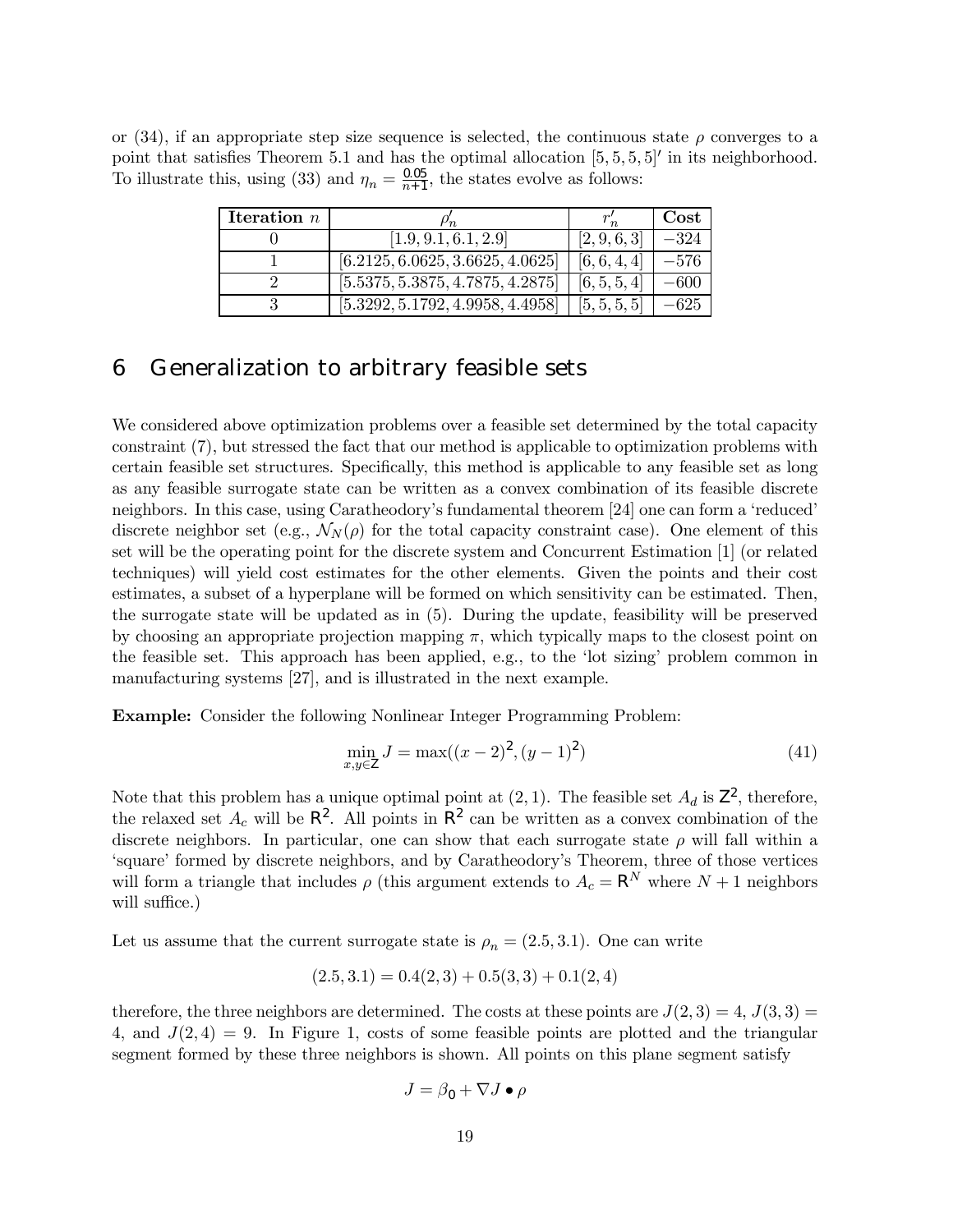

Figure 1: Plane segment for the nth iteration

If the operating point is (2, 3), then the gradient is obtained from  $\Delta J = \nabla J \cdot \Delta \rho$  with  $\frac{\partial J}{\partial \rho_1} = 4 - 4$ and  $\frac{\partial J}{\partial \rho_2} = 9 - 4$ , and we get

$$
\nabla J = \left[ \begin{array}{c} 0 \\ 5 \end{array} \right]
$$

Once the sensitivity information is acquired, the gradient-descent method with projection updates both the surrogate and the discrete states.

Finally, if the cost function at hand is separable, the method is simplified, as we saw in Section 4.2, in that we do not need to form the 'reduced' set. Instead, a feasible discrete neighbor is found and we only need to estimate sensitivities so as to use Theorem 4.1 directly. Then, the continuous state is updated as in (5). During the update, feasibility is preserved by choosing an appropriate projection  $\pi$ , which typically maps to the closest point on the feasible set.

# 7 Optimization Algorithm

Summarizing the results of the previous sections and combining them with the basic scheme described by (5)-(6), we obtain the following optimization algorithm for the solution of the basic problem in (2):

- Initialize  $\rho_0 = r_0$
- For any iteration  $n = 0, 1, \ldots$ :
	- 1. Perturb  $\rho_n$  so that  $I_{\rho_n} = \emptyset$ .
	- 2. Determine  $\mathcal{N}(\rho_n)$  [using (9)-(11)].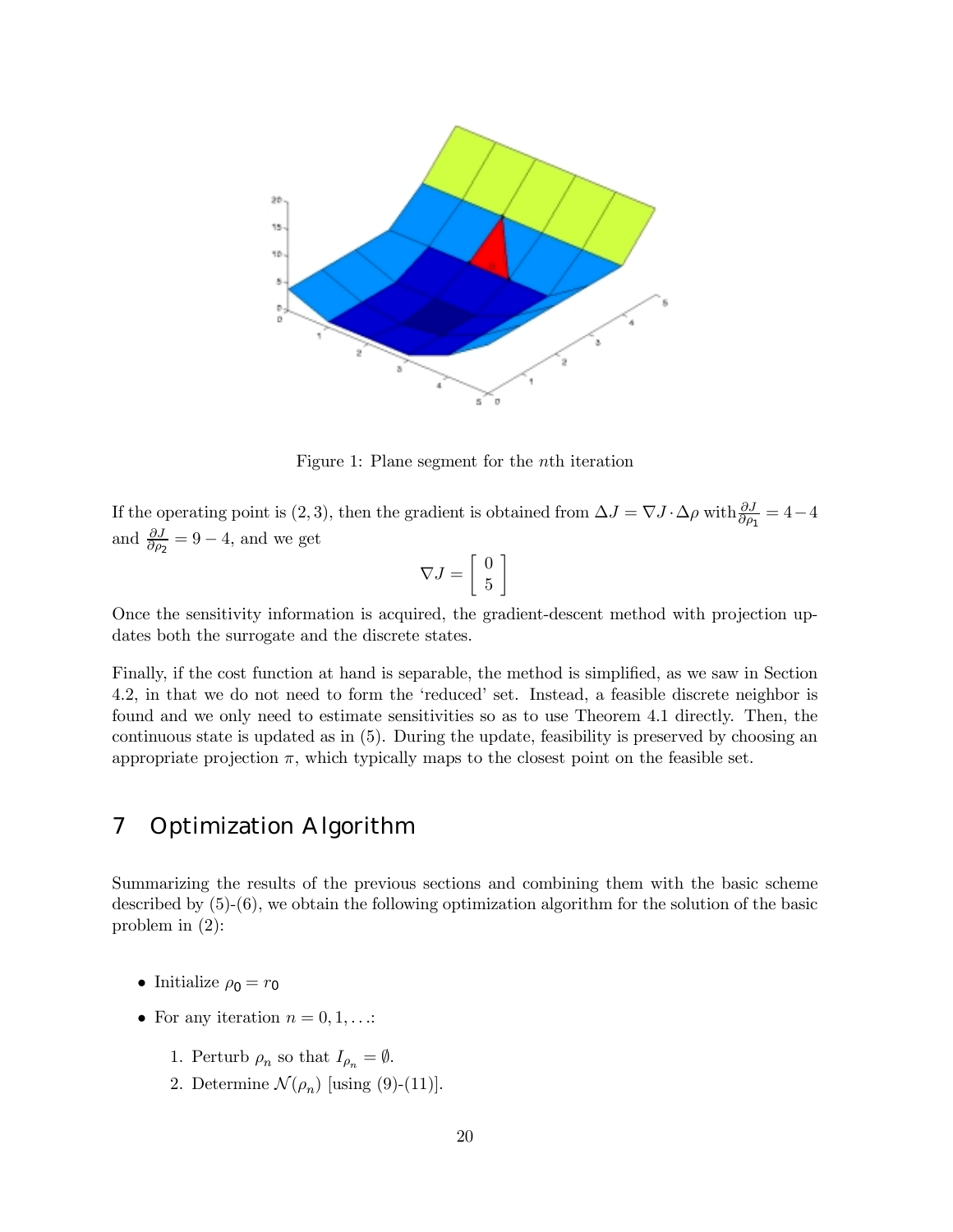- 3. Determine  $\mathcal{N}_N(\rho_n)$  [using the Simplex Method as described in the last part of Section 3]; recall that this set is generally not unique.
- 4. Select  $f_n \in \mathcal{F}_{\rho_n}$  such that  $r_n = f_n(\rho_n) = \arg \min_{r \in \mathcal{N}_N(\rho_n)} ||r \rho_n||$ .
- 5. Operate at  $r_n$  to collect  $L_d(r^i)$  for all  $r^i \in \mathcal{N}_N(\rho_n)$  [using Concurrent Estimation or some form of Perturbation Analysis; or, if feasible, through off-line simulation].
- 6. Evaluate  $\nabla L_c(\rho_n)$  [using (32)].
- 7. Update the continuous state:  $\rho_{n+1} = \pi_{n+1}[\rho_n \eta_n \nabla L_c(\rho_n)]$ .
- 8. If some stopping condition is not satisfied, repeat steps for  $n+1$ . Else, set  $\rho^* = \rho_{n+1}$ .
- Obtain  $r^*$  as one of the neighboring feasible states in the set  $\mathcal{N}_N(\rho^*)$ .

The last step to obtain  $r^*$  follows from Theorem 5.1, where it was shown that if the solution  $\rho^*$  of the surrogate problem is obtained, then the solution r<sup>∗</sup> of the original problem is easily obtained as one of the neighboring feasible states in the set  $\mathcal{N}_N(\rho^*)$ . Also, note that the choice of  $f_n \in \mathcal{F}_{\rho_n}$  in step 4 is arbitrary; the specific choice shown above is made for convenience and has the interpretation of being the "nearest" neighbor in a Euclidean sense.

Note that for separable cost functions, steps 1-8 can be replaced by

- 1. Perturb  $\rho_n$  so that  $I_{\rho_n} = \emptyset$ .
- 2. Select  $f_n$  such that  $r_n = f_n(\rho_n) = \arg \min_{r \in A_d} ||r \rho_n||$ .
- 3. Operate at  $r_n$  to evaluate  $\nabla L_c(\rho_n)$  using Perturbation Analysis and (36).
- 4. Update the continuous state:  $\rho_{n+1} = \pi_{n+1}[\rho_n \eta_n \nabla L_c(\rho_n)]$ .
- 5. If some stopping condition is not satisfied, repeat steps for  $n + 1$ . Else, set  $\rho^* = \rho_{n+1}$ .

#### 7.1 Convergence analysis

Since the solution  $r^*$  of the original problem can be obtained from  $\rho^*$ , we now concentrate on the convergence analysis of the algorithm above, and specifically the iteration in step 7. For unconstrained optimization problems, this iteration is of the general form

$$
\rho_{n+1} = \rho_n - \eta_n H(r_n, \omega)
$$
  
=  $\rho_n - \eta_n H(f_n(\rho_n), \omega)$   
=  $\rho_n - \eta_n [h(\rho_n) + \varepsilon_{n+1}]$  (42)

where  $h(\rho_n)$  is the cost sensitivity when the state is  $\rho_n \in A_c$ ,  $H(f_n(\rho_n), \omega)$  is the estimated sensitivity obtained from a sample path  $\omega$  under a discrete feasible state  $r_n = f_n(\rho_n)$ , and  $\varepsilon_{n+1} =$  $H(r_n, \omega) - h(\rho_n)$  is the estimation error. Theorems dealing with the convergence of stochastic algorithms in such form have appeared in the literature see, for example, [21],[11],[28],[29], [30], [31]. These theorems give conditions for a.s. convergence of  $\{\rho_n\}$  to some  $\rho^*$ , where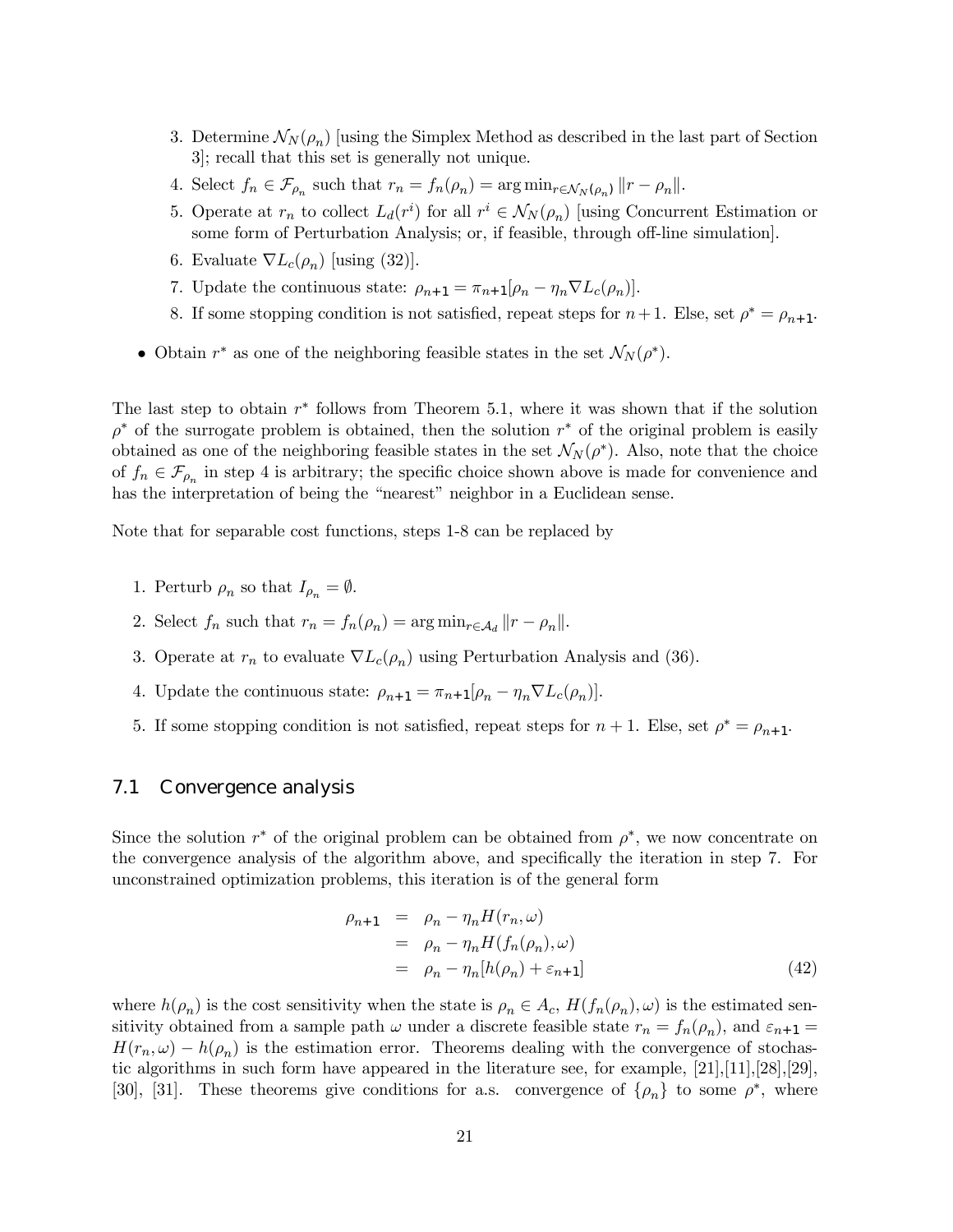$h(\rho^*) = 0$ . In our formulation, the cost sensitivity is given by the N-dimensional vector  $h(\rho_n)=[h_1(\rho_n),...,h_N(\rho_n)]$  with  $h : A_c \to \mathsf{R}$ , and the estimated cost sensitivity is  $H(r_n,\omega)$  $[H_1(r_n,\omega),...,H_N(r_n,\omega)],$  where

$$
h_i(\rho_n) = \frac{\partial J_c(\rho)}{\partial \rho_i}|_{\rho = \rho_n} \tag{43}
$$

$$
H_i(r_n, \omega) = H_i(f_n(\rho_n), \omega) = \frac{\partial L_c(\rho)}{\partial \rho_i}|_{\rho = \rho_n}
$$
\n(44)

Our objective is to find  $\rho^*$  that minimizes the cost function  $J_c(\cdot)$ . Note that cost functions  $J_c$ and  $L_c$  are piecewise linear, hence  $h_i(\rho_n)$  and  $H_i(f_n(\rho_n), \omega)$  are not defined at the integer points. Also, note that  $h$  and  $H$  are lower semicontinuous functions.

In order to deal with arbitrary feasible sets where  $\rho$  may be constrained, the recursive process takes the form

$$
\rho_{n+1} = \pi_{n+1} [\rho_n - \eta_n [h(\rho_n) + \varepsilon_{n+1}]] \tag{45}
$$

where the projection  $\pi_{n+1}[\cdot]$  is such that

$$
\pi_{n+1}[\bar{\rho}] = \rho_{n+1} = \arg\min_{\rho \in A_c} \|\bar{\rho} - \rho\| \tag{46}
$$

Convergence of the projected algorithm has also been considered in the literature (e.g., [32],[33]). In this paper we shall follow a very similar line of proof based on results from martingale convergence arguments, a method that seems to have originated with Gladyshev [28]. This requires an appropriately decreasing step size sequence; alternatively, one may pursue an approach using a finite step size but increasing estimation intervals (e.g., [34],[35]).

Let  $\{\Im_n\}$  represent the information available up to the time of the *n*th iteration, so that  $\{\Im_n\}$  is an increasing sequence of  $\sigma$ -algebras to which  $\{\varepsilon_n\}$ ,  $\{\eta_n\}$  and  $\{\rho_n\}$  are adapted. We let  $\|.\|$  denote the standard Euclidean norm on  $\mathsf{R}^N$ . The assumptions that we will need for the convergence theorem are the standard ones found in the literature (e.g., [32], [33]) except for  $(H1)$  and they are as follows:

Assumptions on  $h(\rho)$ :

(H1) There exists a unique optimal  $\rho^* \in \stackrel{\circ}{A_c}$ , where  $\stackrel{\circ}{A_c}$  denotes the interior of  $A_c$ , which satisfies the following conditions:

- For  $i = 1, ..., N$ ,  $h_i(\rho) \leq 0$  when  $\rho_i \leq \rho_i^*$  and  $h_i(\rho) \geq 0$  when  $\rho_i \geq \rho_i^*$ .
- If  $\rho \neq \rho^*$  then there exists at least one i such that  $\rho_i \neq \rho_i^*$  and  $h_i(\rho) \neq 0$ .

(H2)  $\sup_{\rho \in A_c} ||h(\rho)|| < \infty$ 

Assumptions on  $\{\eta_n\}$ :

(A1)  $\sum_{n=1}^{\infty} \eta_n = \infty$  a.s.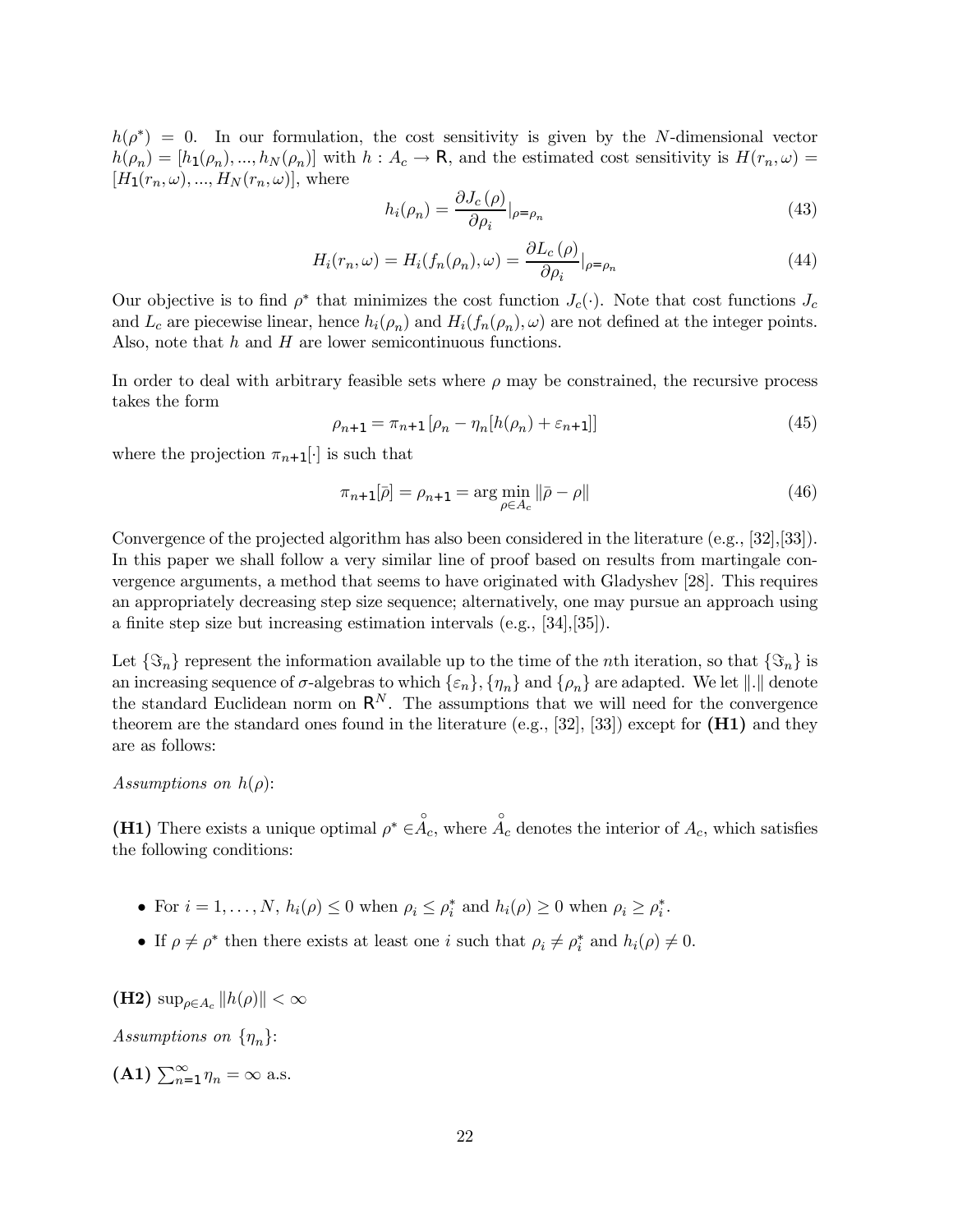(A2) 
$$
\sum_{n=1}^{\infty} \eta_n^2 < \infty \text{ a.s.}
$$

Assumptions on  $\{\varepsilon_n\}$ :

**(E1)**  $\sum_{i=1}^{\infty} \eta_i ||E(\varepsilon_{i+1}|\Im_i)|| < \infty$  a.s.

**(E2)** For all n,  $E(\|\varepsilon_{n+1}\|^2 |\mathfrak{S}_n) \leq \sigma_n^2$  for some sequence of random variables  $\{\sigma_n\}$  adapted to  $\{\Im_n\}$  such that  $\sum_{n=1}^{\infty} \sigma_n^2 \eta_n^2 < \infty$  a.s.

Assumptions (A1)-(A2) are easily satisfied by choosing an appropriate sequence  $\{\eta_n\}$ . Assumptions (E1)-(E2) depend on the properties of the estimator used for  $H(r_n, \omega)$ . As we have seen in Section 4, the estimators used in our approach are based on finite differences and, therefore, are characterized by properties such as unbiasedness and consistency under mild conditions on the cost function and the stochastic properties of the underlying system (i.e., ergodicity). Thus, these assumptions are not restrictive. Regarding  $(H1)-(H2)$ , the latter is not restrictive, as the choice of  $A_c$  typically guarantees it; the former is required to guarantee uniqueness and relaxing it leads to possible convergence to a local, rather than global, optimum.

The following lemma due to Neveu [36] is instrumental in the proof of the main convergence result:

**Lemma 7.1** Let  $\{T_n\}, \{\alpha_n\}, \{\beta_n\}$  be sequences of nonnegative random variables adapted to an increasing sequence of  $\sigma$ -algebras  $\{\mathcal{S}_n\}$  such that

$$
E(T_{n+1}|\Im_n) \le T_n - \alpha_n + \beta_n \tag{47}
$$

If  $\sum_{n=1}^{\infty} \beta_n < \infty$  a.s., then  $T_n$  converges a.s. to a finite random variable T, and  $\sum_{n=1}^{\infty} \alpha_n < \infty$ a.s.

Proof. See [36], p.33.

Theorem 7.1 (Convergence)  $Assume$  (H1),(H2),(A1),(A2),(E1),(E2) are satisfied. Suppose there exists a twice-differentiable nonnegative function  $U: \mathsf{R}^N \to \mathsf{R}$  such that

(U1) For all  $\rho \in A_c$ ,  $\nabla U_i(\rho) h_i(\rho) \geq 0$ 

(U2) For  $\rho \in A_c$ ,  $\nabla U_i(\rho) = 0$  iff  $\rho_i = \rho_i^*$ , where  $\rho^*$  is the unique minimizer of U on  $A_c$ .

(U3) For all n and all  $\rho \in \mathbb{R}^N$ ,  $U(\pi_{n+1}(\rho)) \leq U(\rho)$ 

(U4) For all  $\rho \in \mathsf{R}^N$ ,  $\left\| \nabla^2 U(\rho) \right\| \leq \nu$ , for some  $\nu \in \mathsf{R}$ .

Let  $\{\rho_n\}$  be defined by (45), with  $\rho_0 \in A_c$  (initial condition) arbitrary. Then  $\rho_n \to \rho^*$  as  $n \to \infty$ with probability 1.

**Proof.** The proof follows the same lines as similar results in the literature, e.g., [32], and is included in the Appendix.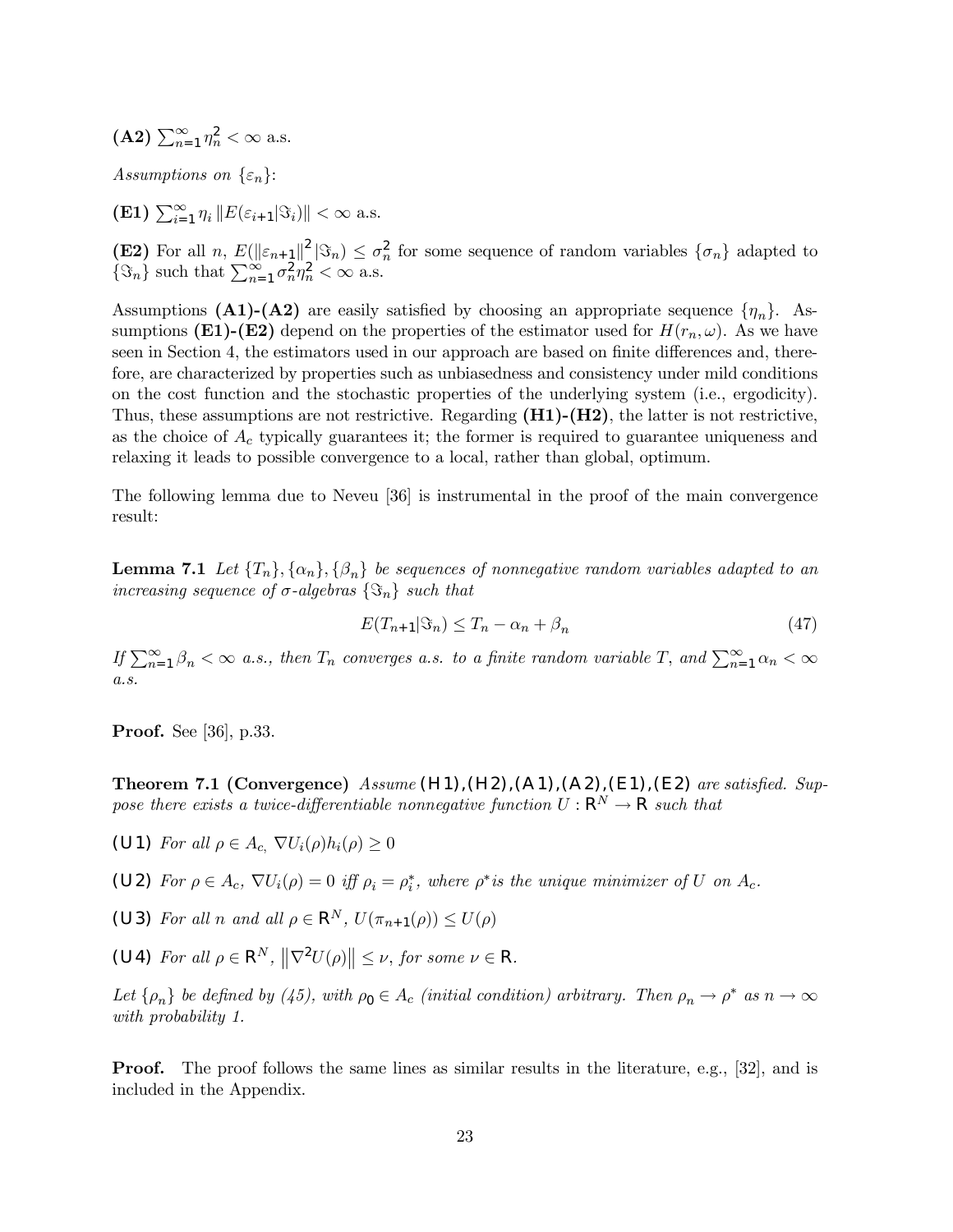**Remark.** Conditions (U1) and (U2) may be viewed as Lyapunov conditions, and U can be thought of as a Lyapunov function.

The last remaining step is to identify a function U serving our purposes.

**Proposition 7.2** Under assumption (H1), the function  $U(\rho) = ||\rho - \rho^*||^2$  satisfies assumptions  $(U1)$ - $(U4)$ .

**Proof.** Note that  $U(\cdot)$  is continuous, twice differentiable and nonnegative. Clearly assumptions (U2) and (U4) are satisfied with  $\nu = 2$ . It has also been shown in [31] that the projection mapping defined in (46) is continuous and nonexpansive, i.e.,

$$
\|\pi[\rho] - \rho^*\| = \|\pi[\rho] - \pi[\rho^*]\| \le \|\rho - \rho^*\| \text{ for all } \rho \in \mathsf{R}^N
$$

therefore, (U3) is satisfied. By assumption (H1),  $(\rho_i - \rho_i^*) h_i(\rho) \geq 0$  for all  $\rho \in A_c$  and  $i = 1, ..., N$  which satisfies assumption (U1).

## 8 Numerical Examples and Applications

We first illustrate our approach by means of a simple deterministic example, followed by a more challenging stochastic optimization application for a classic problem in manufacturing systems.

**Example 1:** Consider an allocation problem of  $K = 20$  resources over  $N = 4$  users so as to minimize the convex cost function  $J_d(r)$  defined as

$$
J_d(r) = ||r - [4, 5, 3, 8]'||^2
$$

Suppose the current state is  $\rho_n = [1.9, 9.1, 6.1, 2.9]$ . Following the eight steps shown in the algorithm of the previous section, we have:

- 1. All components of  $\rho_n$  are real numbers, so no perturbation to avoid integer values is involved.
- 2. Obtain the set of feasible neighboring states  $\mathcal{N}(\rho_n)$ : Since  $[\rho_n] = [1, 9, 6, 2]$ , we have  $\tilde{\rho}_n = [0.9, 0.1, 0.1, 0.9]$ ' so that the residual capacity is  $m_{\rho_n} = 2$ , and we get

$$
\mathcal{N}(\rho_n) = \{ [2, 10, 6, 2]', [2, 9, 7, 2]', [2, 9, 6, 3]', [1, 10, 7, 2]', [1, 10, 6, 3]', [1, 9, 7, 3]'\}
$$

3. Obtain a subset  $\mathcal{N}_N(\rho_n)$  with  $N = 4$  linearly independent discrete neighboring states whose convex hull includes  $\rho_n$ . The Simplex method gives

$$
\mathcal{N}_N(\rho_n) = \{ [2, 10, 6, 2]', [2, 9, 6, 3]', [1, 9, 7, 3]', [2, 9, 7, 2]'\}
$$

Note that  $\rho_n = 0.1[2, 10, 6, 2]'+0.8[2, 9, 6, 3]'+0.1[1, 9, 7, 3]'.$  The last vector,  $[2, 9, 7, 2]'.$ is linearly independent of the other three and is included in the set  $\mathcal{N}_N(\rho_n)$  to ensure the desired cardinality  $N = 4$ .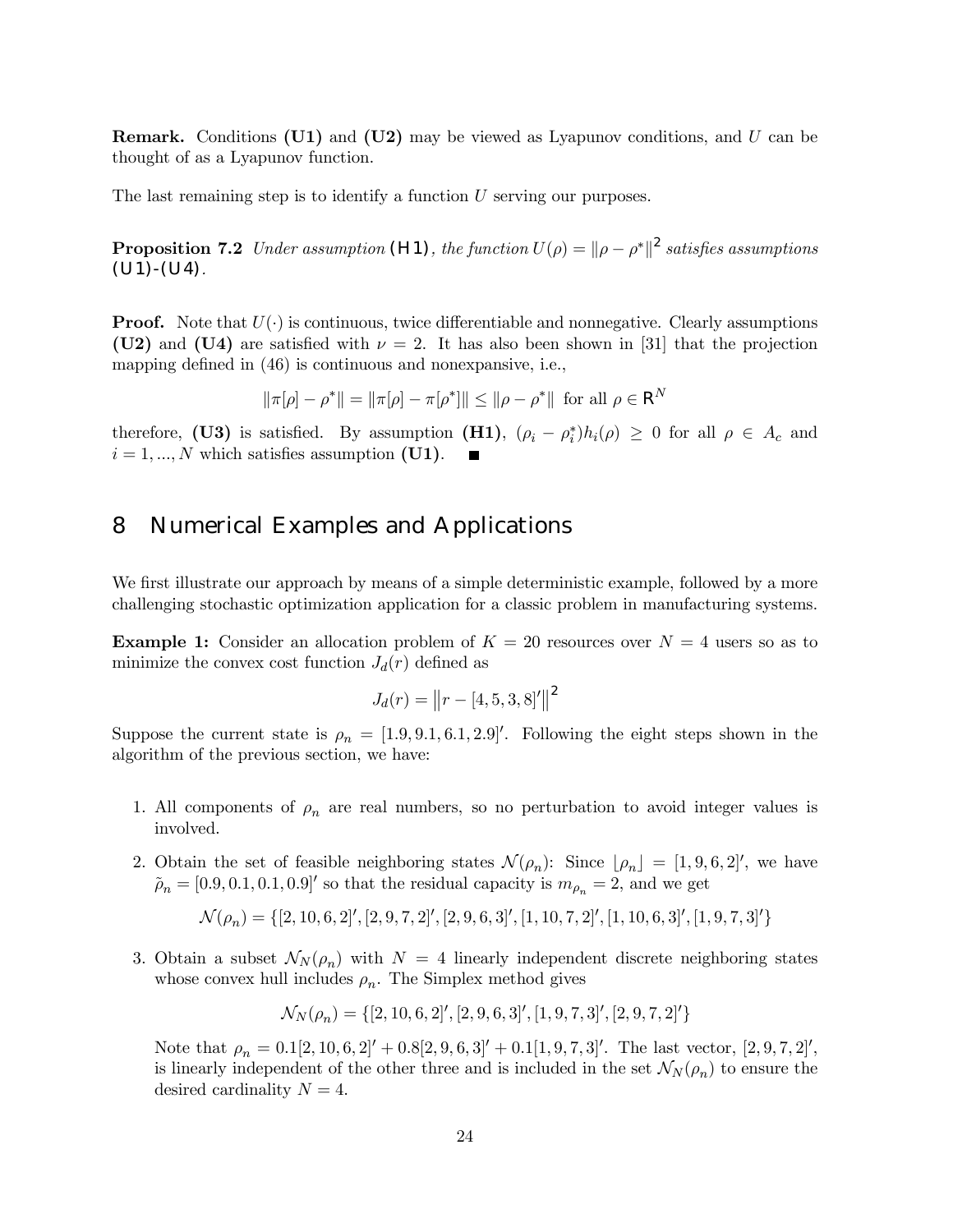- 4. Choose  $r_n = f_n(\rho_n) = \arg \min_{r \in \mathcal{N}_N(\rho_n)} ||r \rho_n|| = [2, 9, 6, 3]'.$
- 5. Evaluate the cost functions for  $r_n$  and for the remaining three states in  $\mathcal{N}_N(\rho_n)$ :

$$
J_d(r_n) = 54
$$
,  $J_d([2, 10, 6, 2]') = 74$ ,  $J_d([1, 9, 7, 3]') = 66$ ,  $J_d([2, 9, 7, 2]') = 72$ 

6. Evaluate the gradient of the cost at  $\rho_n$  using (32):

$$
\nabla J_c(\rho_n) = \begin{bmatrix} \Delta \mathbf{R} \\ e' \\ 0 \end{bmatrix}^{-1} \begin{bmatrix} \Delta J \\ 0 \\ 0 \end{bmatrix}
$$
  
= 
$$
\begin{bmatrix} 0 & 1 & 0 & -1 \\ -1 & 0 & 1 & 0 \\ 0 & 0 & 1 & -1 \\ 1 & 1 & 1 & 1 \end{bmatrix}^{-1} \begin{bmatrix} 20 \\ 12 \\ 18 \\ 0 \end{bmatrix} = \begin{bmatrix} -5 \\ 9 \\ 7 \\ -11 \end{bmatrix}
$$

- 7. Update the surrogate state:  $\rho_{n+1} = \rho_n \eta_n \nabla J_c(\rho_n)$ .
- 8. If the stopping condition is not satisfied, go to step 1 and repeat with  $\rho_{n+1}$  replacing  $\rho_n$ .

Letting  $n = 0$  and using a step size sequence  $\eta_n = 0.5/(n+1)$ , the following table shows the evolution of the algorithm for the first few steps. Note that the optimal allocation [4, 5, 3, 8] is reached after a single step.

| <b>STEP</b>                 |                                           | r'           | $J_c(\rho)$ | J(r)             |
|-----------------------------|-------------------------------------------|--------------|-------------|------------------|
| $\theta$                    | [1.900, 9.100, 6.100, 2.900]              | [2, 9, 6, 3] | 56.84       | 54               |
|                             | [4.400, 4.600, 2.600, 8.400]              | [4, 5, 3, 8] | 0.6400      | $\bigcap$        |
| $\mathcal{D}_{\mathcal{L}}$ | [4.150, 4.850, 2.850, 8.150]              | [4, 5, 3, 8] | 0.0900      | $\left( \right)$ |
| 3                           | $[3.980, 5.020, \overline{3.020, 7.980}]$ | [4, 5, 3, 8] | 0.0016      | $\bigcap$        |
| 4                           | [4.105, 4.895, 2.895, 8.105]              | [4, 5, 3, 8] | 0.0441      | $\left( \right)$ |
| 5                           | [4.005, 4.995, 2.995, 8.005]              | [4, 5, 3, 8] | 0.0001      |                  |

Example 2: Consider a kanban-based manufacturing system where 15 kanban (resources) are allocated to 3 servers (users) in series. The objective is to find the optimal allocation  $r^*$  that minimizes the average cycle time, defined as the time between two job completions at the last server (this is equivalent to a throughput maximization problem). The arrival process is Poisson with rate  $\lambda = 1.6$ . The service times of the servers are exponentially distributed with rates  $\mu_1 = 2.0, \mu_2 = 1.6, \mu_3 = 3.0.$  We use the decreasing step size sequence  $\eta_n = 100/(n+1)$  and constant observation intervals. The system is started with an initial allocation  $r_0 = [3, 5, 7]$  and the algorithm performs as follows: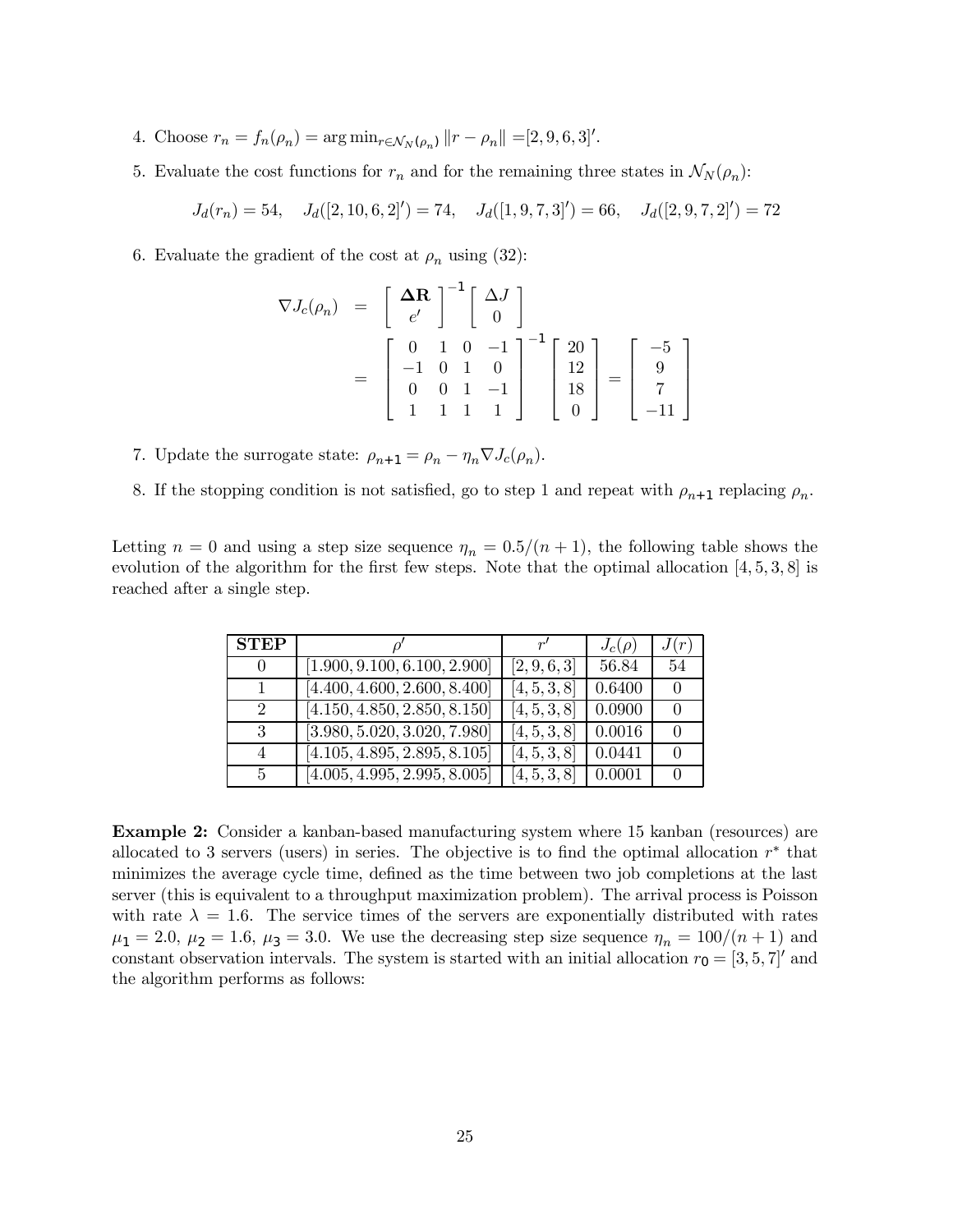| Number of jobs completed |                    | r'        | Average Cycle Time |
|--------------------------|--------------------|-----------|--------------------|
|                          | [2.80, 4.90, 7.30] | [3, 5, 7] | 0.830316           |
| 100                      | [7.50, 2.57, 4.93] | [7, 3, 5] | 0.737110           |
| 200                      | [7.18, 3.35, 4.47] | [7, 3, 5] | 0.749643           |
| 300                      | [6.92, 3.89, 4.19] | [7, 4, 4] | 0.661367           |
| 400                      | [6.79, 4.41, 3.80] | [7, 4, 4] | 0.811934           |
| 500                      | [6.79, 4.48, 3.73] | [7, 4, 4] | 0.737795           |
| 600                      | [6.70, 4.50, 3.80] | [7, 4, 4] | 0.666858           |
| 700                      | [6.71, 4.76, 3.53] | [7, 5, 3] | 0.770734           |
| 800                      | [6.66, 4.78, 3.56] | [7, 5, 3] | 0.736424           |

In later iterations, the system stays at the allocation [7, 5, 3] which is determined to be the optimal allocation using brute-force simulation. A similar kanban allocation problem was considered in [37] where an algorithm that incrementally adjusts the allocation one resource at a time was used. As seen in the results here, however, the use of gradient information allowed us to adjust the initial allocation  $[3, 5, 7]$  to  $[7, 3, 5]$  without having to go through several intermediate steps, thus substantially speeding up the optimization process.

#### 9 Conclusions

In this paper we presented a methodology for solving stochastic discrete optimization problems where the decision variables are non-negative integers. The discrete optimization problem was transformed into a "surrogate" continuous optimization problem which was solved using gradient-based techniques. It was shown that the solution of the original problem is readily recovered as an element of the discrete state neighborhood of the optimal surrogate state. Convergence of the surrogate problem was also established under standard technical conditions. A key contribution of the methodology is its on-line control nature, based on actual data from the underlying system. One can therefore see that this approach is intended to combine the advantages of a stochastic approximation type of algorithm with the ability to obtain sensitivity estimates with respect to discrete decision variables. This combination leads to very fast convergence to the optimal point, as illustrated in Section 8. It appears, therefore, feasible to apply this approach to problems with local extreme points by developing a procedure that allows the algorithm to operate from multiple initial states in an effort to determine a global optimum.

Although our analysis was carried out for a class of resource allocation problems with a capacity constraint of the form (7), this methodology may be applied to other types of constraints (equivalently, feasible sets) as long as any feasible surrogate state can be written as a convex combination of its feasible discrete neighbors. Unconstrained problems, for instance, are easily handled, as illustrated in Section 6. Unfortunately, it is not always trivial to determine if the method is applicable to a feasible set structure. Identifying exactly what the limitations of the proposed methodology are is currently under investigation.

It is also worth stressing the fact that in the case of separable cost functions, treated in Section 4.2, this approach is greatly simplified and requires limited sensitivity estimation that is gener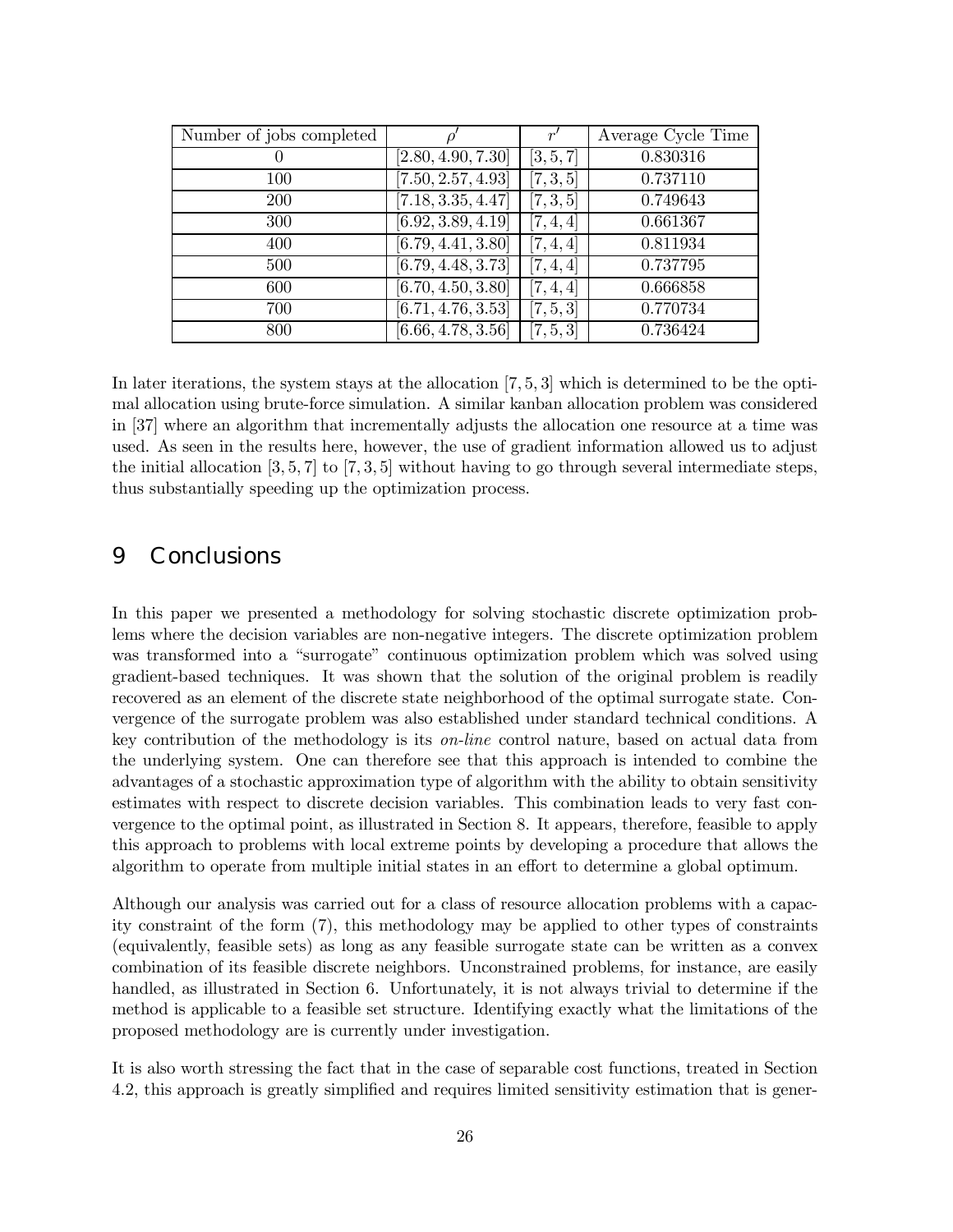ally easily obtained through standard methods such as Perturbation Analysis and Concurrent Estimation [22],[23].

#### References

- [1] C. G. Cassandras and C. G. Panayiotou, "Concurrent sample path analysis of discrete event systems," Journal of Discrete Event Dynamic Systems: Theory and Applications, vol. 9,2, pp. 171—195, 1999.
- [2] Y. Ho, A. Eyler, and D. Chien, "A gradient technique for general buffer storage design in a serial production line," International Journal of Production Research, vol. 17, pp. 557—580, 1979.
- [3] H. Yan, X. Zhou, and G. Yin, "Finding optimal number of kanbans in a manufacturing system via stochastic approximation and perturbation analysis," *Proc. of 11th Intl. Conf.* on Analysis and Optimization of Systems, pp. 572—578, 1994.
- [4] C. G. Cassandras and V. Julka, "Scheduling policies using marked/phantom slot algorithms," Queueing Systems: Theory and Applications, vol. 20, pp. 207—254, 1995.
- [5] C. M. Barnhart, J. E. Wieselthier, and A. Ephremides, "Admission control policies for multihop wireless networks," Wireless Networks, vol. 1, no. 4, pp. 373—387, 1995.
- [6] R. Parker and R. Rardin, Discrete Optimization. Inc, Boston: Academic Press, 1988.
- [7] T. Ibaraki and N. Katoh, Resource Allocation Problems: Algorithmic Approaches. MIT Press, 1988.
- [8] E. Aarts and J. Korst, Simulated Annealing and Boltzmann Machines. Wiley, 1989.
- [9] J. Holland, Adaptation in Natural and Artificial Systems. University of Michigan Press, 1975.
- [10] J. Kiefer and J. Wolfowitz, "Stochastic estimation of the maximum of a regression function," Annals of Mathematical Statistics, vol. 23, pp. 462—466, 1952.
- [11] H. Robbins and S. Monro, "A stochastic approximation method," Annals of Mathematical Statistics, vol. 22, pp. 400—407, 1951.
- [12] D. Yan and H. Mukai, "Stochastic discrete optimization," SIAM Journal on Control and Optimization, vol. 30, 1992.
- [13] W. B. Gong, Y. C. Ho, and W. Zhai, "Stochastic comparison algorithm for discrete optimization with estimation," Proc. of 31st IEEE Conf. on Decision and Control, pp. 795—800, 1992.
- [14] L. Shi and S. Olafsson, "Nested partitions method for global optimization," Operations Research, 1999. To appear.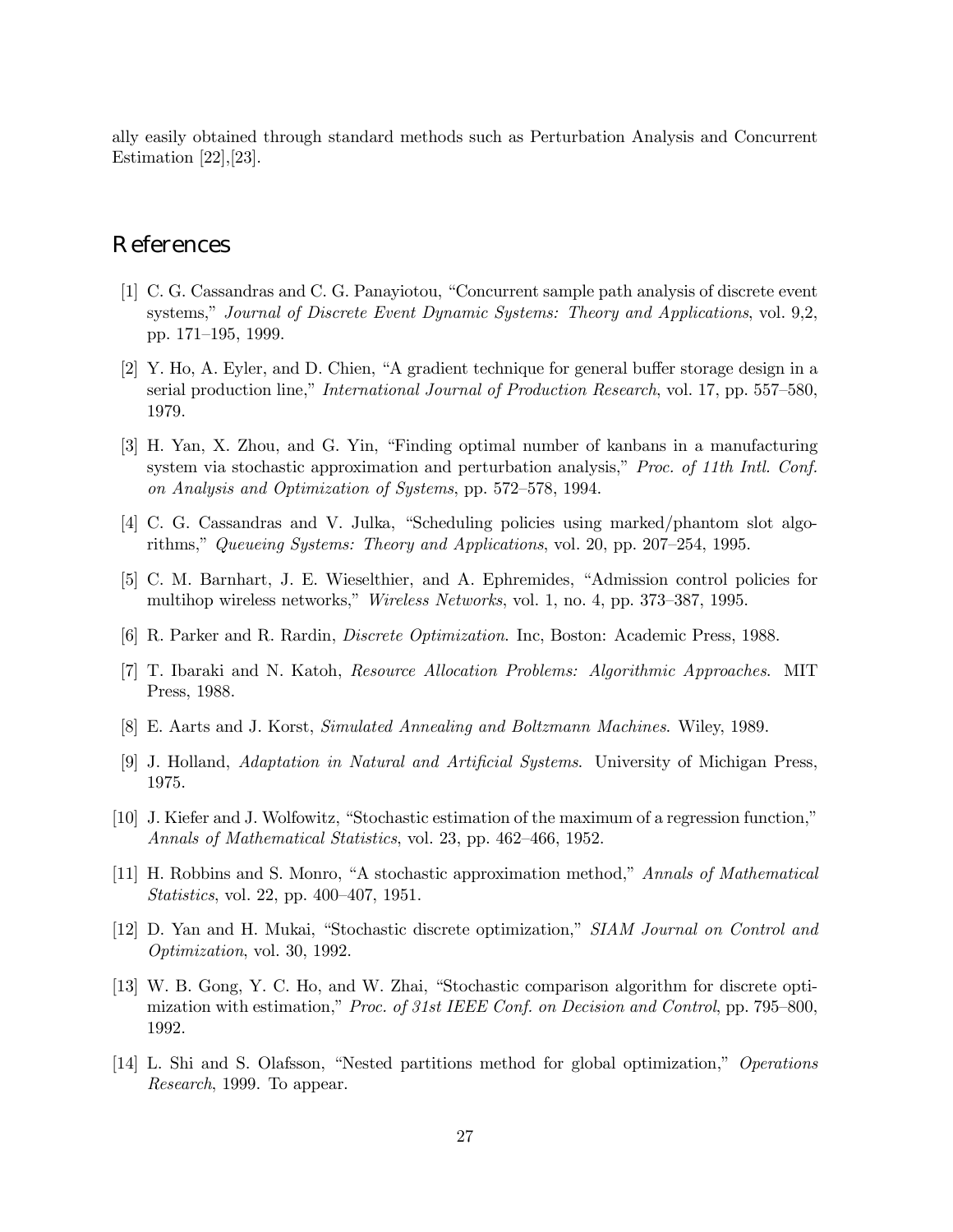- [15] Y. C. Ho, R. S. Sreenivas, and P. Vakili, "Ordinal optimization in DEDS," J. of Discrete Event Dynamic Systems: Theory and Applications, vol. 2, pp. 61—88, 1992.
- [16] C. G. Cassandras, L. Dai, and C. G. Panayiotou, "Ordinal optimization for deterministic and stochastic resource allocation.," IEEE Trans. Automatic Control, vol. 43, no. 7, pp. 881-900, 1998.
- [17] L. Dai, C. G. Cassandras, and C. G. Panayiotou, "On the convergence rate of ordinal optimization for a class of stochastic discrete resource allocation problems," IEEE Trans. Automatic Control, 1999. To appear.
- [18] L. Dai, "Convergence properties of ordinal comparison in the simulation of discrete event dynamic systems," J. of Optimization Theory and Applications, vol. 91, pp. 363—388, 1996.
- [19] C. G. Cassandras and V. Julka, "A new approach for some combinatorially hard stochastic optimization problems," Proc. of 31st Annual Allerton Conference on Communication, Control, and Computing, pp. 667—676, 1993.
- [20] K. Gokbayrak and C. G. Cassandras, "Stochastic discrete optimization using a surrogate problem methodology," in Proceedings of 38th IEEE Conf. On Decision and Control, pp. 1779—1784, Dec. 1999.
- [21] H. Kushner and D. Clark, Stochastic Approximation for Constrained and Unconstrained Systems. Springer-Verlag, 1978.
- [22] Y. Ho and X. Cao, Perturbation Analysis of Discrete Event Dynamic Systems. Kluwer Academic Publishers, 1991.
- [23] C. G. Cassandras, Discrete Event Systems: Modeling and Performance Analysis. Irwin Publ., 1993.
- [24] D. Bertsimas and J. N. Tsitsiklis, Introduction to Linear Optimization. Belmont, Massachusetts: Athena Scientific, 1997.
- [25] J. Wieselthier, C. Barnhart, and A. Ephremides, "Standard clock simulation and ordinal optimization applied to admission control in integrated communication networks," Journal of Discrete Event Dynamic Systems, vol. 5, pp. 243—279, 1995.
- [26] K. Gokbayrak and C. G. Cassandras, "Adaptive call admission control in circuit switched networks," Submitted for publication.
- [27] C. G. Cassandras and R. Yu, "A 'surrogate problem' approach for lot size optimization in manufacturing systems," Proc. of 2000 American Control Conference, 2000. To appear.
- [28] E. G. Gladyshev, "On stochastic approximation," Theo. Prob. Appl., vol. 10, pp. 275—278, 1965.
- [29] L. Ljung, "Analysis of recursive stochastic algorithms," IEEE Tr. Automat. Control, vol. 22, pp. 551—575, 1977.
- [30] M. Metivier and P. Priouret, "Applications of a kushner and clark lemma to general classes of stochastic algorithms," IEEE Tr. Inform. Theory, vol. 30, pp. 140—151, 1984.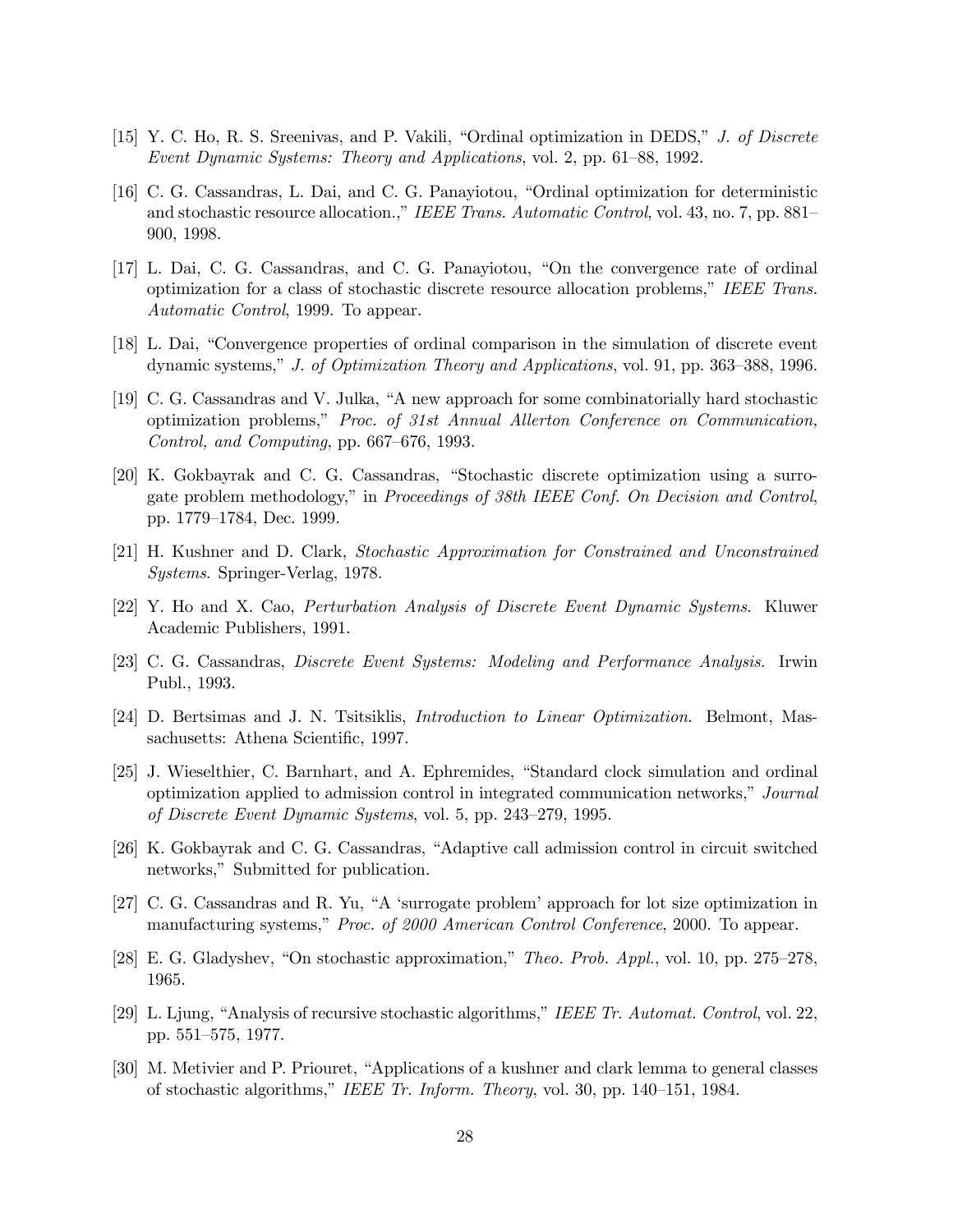- [31] D. P. Bertsekas, Nonlinear Programming. Belmont, Massachusetts: Athena Scientific, 1995.
- [32] E. K. P. Chong and P. J. Ramadge, "Convergence of recursive optimization algorithms using ipa derivative estimates," Journal of Discrete Event Dynamic Systems: Theory and Applications, vol. 1, pp. 339—372, 1992.
- [33] H. Kushner and G. Yin, Stochastic Approximation Algorithms and Applications. Springer-Verlag New York, Inc., 1997.
- [34] H. J. Kushner and F. J. V'azquez-Abad, "Stochastic approximation methods for systems of interest over an infinite horizon," to appear in SIAM J. on Control and Optimization.
- [35] F. Vázquez-Abad, C. Cassandras, and V. Julka, "Centralized and decentralized asynchronous optimization of stochastic discrete event systems," IEEE Trans. Automatic Control, 1995. To appear.
- [36] J. Neveu, Discrete Parameter Martingales. 1975.
- [37] C. G. Panayiotou and C. G. Cassandras, "Optimization of kanban-based manufacturing systems," Automatica, vol. 35, pp. 1521—1533, September 1999.

# APPENDIX

Proof of Theorem 7.1: The proof consists of five steps as follows.

Step 1. Set up conditions that allow us to apply the previous lemma with  $T_n = U(\rho_n)$ . First, let

$$
\bar{\rho}_{n+1} = \rho_n - \eta_n[h(\rho_n) + \varepsilon_{n+1}],\tag{48}
$$

therefore  $\rho_{n+1} = \pi_{n+1}[\bar{\rho}_{n+1}]$ . Then, consider a Taylor expansion of  $U(\bar{\rho}_{n+1})$  about  $\rho_n$ :

$$
U(\bar{\rho}_{n+1}) = U(\rho_n) + \nabla U(\rho_n)'(\bar{\rho}_{n+1} - \rho_n) + \frac{1}{2}(\bar{\rho}_{n+1} - \rho_n)' \nabla^2 U(\zeta)(\bar{\rho}_{n+1} - \rho_n)
$$

where  $\zeta = \rho_n + \alpha(\bar{\rho}_{n+1} - \rho_n)$  and  $0 \le \alpha \le 1$ . Using (48) we get

$$
U(\bar{\rho}_{n+1}) = U(\rho_n) - \eta_n \nabla U(\rho_n)'[h(\rho_n) + \varepsilon_{n+1}]
$$
  
+  $\frac{1}{2} \eta_n^2 [h(\rho_n) + \varepsilon_{n+1}]' \nabla^2 U(\zeta) [h(\rho_n) + \varepsilon_{n+1}]$   
=  $U(\rho_n) - \eta_n \nabla U(\rho_n)' h(\rho_n) - \eta_n \nabla U(\rho_n)' \varepsilon_{n+1} + \frac{\eta_n^2}{2} h'(\rho_n) \nabla^2 U(\zeta) h(\rho_n)$   
+  $\frac{\eta_n^2}{2} h'(\rho_n) \nabla^2 U(\zeta) \varepsilon_{n+1} + \frac{\eta_n^2}{2} \varepsilon'_{n+1} \nabla^2 U(\zeta) h(\rho_n) + \frac{\eta_n^2}{2} \varepsilon'_{n+1} \nabla^2 U(\zeta) \varepsilon_{n+1}$ 

Using the inequality  $x'Py \leq ||P|| x'y$  and assumption (U4), as well as assumption (H2) with  $\gamma = \sup_{\rho \in A_c} ||h(\rho)|| < \infty$ , we have

$$
U(\bar{\rho}_{n+1}) \leq U(\rho_n) - \eta_n \nabla U(\rho_n)' h(\rho_n) - \eta_n \nabla U(\rho_n)' \varepsilon_{n+1}
$$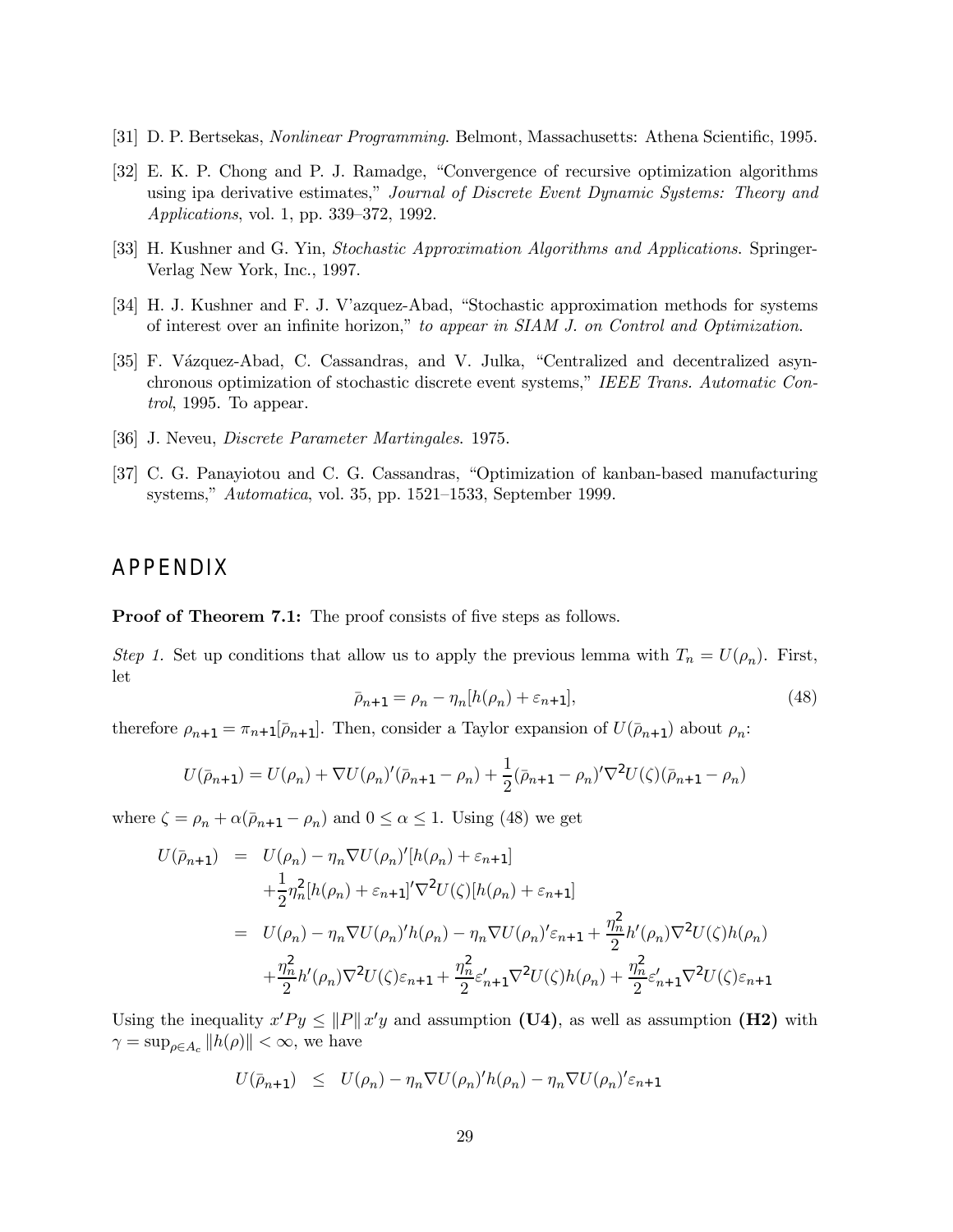$$
+ \frac{\eta_n^2 \nu}{2} ||h(\rho_n)||^2 + \eta_n^2 \nu h'(\rho_n) \varepsilon_{n+1} + \frac{\eta_n^2 \nu}{2} ||\varepsilon_{n+1}||^2
$$
  

$$
\leq U(\rho_n) - \eta_n \nabla U(\rho_n)' h(\rho_n) + \frac{\eta_n^2 \nu \gamma^2}{2}
$$
  

$$
- \eta_n [\nabla U(\rho_n)' - \eta_n \nu h'(\rho_n)] \varepsilon_{n+1} + \frac{\eta_n^2 \nu}{2} ||\varepsilon_{n+1}||^2
$$

 $U(\bar{\rho}_{n+1})$  is measurable and nonnegative, and taking conditional expectations of both sides with respect to  $\Im_n$ , we get

$$
E[U(\bar{\rho}_{n+1})|\Im_n] \leq U(\rho_n) - \eta_n \nabla U(\rho_n)' h(\rho_n) + \frac{\eta_n^2 \nu \gamma^2}{2}
$$

$$
-\eta_n [\nabla U(\rho_n)' - \eta_n \nu h'(\rho_n)] E(\varepsilon_{n+1}|\Im_n) + \frac{\eta_n^2 \nu}{2} E(||\varepsilon_{n+1}||^2 |\Im_n)
$$

Note that  $A_c$  is a closed and bounded subset of  $\mathsf{R}^N$ , therefore compact. Using the continuity of  $\nabla U(\rho)$ , compactness of  $A_c$ , and (U4), we have  $\mu = \sup_{\rho \in A_c} ||\nabla U(\rho)|| < \infty$ . Applying assumptions  $(E2)$  and  $(H2)$ ,

$$
E[U(\bar{\rho}_{n+1})|\Im_n] \leq U(\rho_n) - \eta_n \nabla U(\rho_n)' h(\rho_n) + \frac{\eta_n^2 \nu \gamma^2}{2}
$$
  
\n
$$
- \eta_n [\nabla U(\rho_n)' - \eta_n \nu h'(\rho_n)] E(\varepsilon_{n+1}|\Im_n) + \frac{\eta_n^2 \nu \sigma_n^2}{2}
$$
  
\n
$$
\leq U(\rho_n) - \eta_n \nabla U(\rho_n)' h(\rho_n) + \frac{\eta_n^2 \nu \gamma^2}{2} + \frac{\eta_n^2 \nu \sigma_n^2}{2}
$$
  
\n
$$
+ \eta_n^2 \nu \gamma ||E(\varepsilon_{n+1}|\Im_n) || - \eta_n \nabla U(\rho_n)' E(\varepsilon_{n+1}|\Im_n)
$$
  
\n
$$
\leq U(\rho_n) - \eta_n \nabla U(\rho_n)' h(\rho_n) + \frac{\eta_n^2 \nu \gamma^2}{2} + \frac{\eta_n^2 \nu \sigma_n^2}{2}
$$
  
\n
$$
+ \eta_n^2 \nu \gamma ||E(\varepsilon_{n+1}|\Im_n) || + \eta_n \mu ||E(\varepsilon_{n+1}|\Im_n) ||
$$
  
\n
$$
= U(\rho_n) - \eta_n \nabla U(\rho_n)' h(\rho_n) + \phi_n \eta_n^2 + \mu \eta_n ||E(\varepsilon_{n+1}|\Im_n) ||
$$
 (49)

where

$$
\phi_n = \frac{\nu}{2}(\gamma^2 + \sigma_n^2 + 2\gamma \left\|E(\varepsilon_{n+1}|\Im_n)\right\|)
$$

is an  $\Im_n$ -measurable random variable. Note that the third inequality above follows from the fact that  $-\eta_n \nabla U(\rho_n)' E(\varepsilon_{n+1}|\Im_n) \leq \eta_n \|\nabla U(\rho_n)\| \|E(\varepsilon_{n+1}|\Im_n)\|$ . Next, by (A2), (E1), and (E2),

$$
\sum_{n=1}^{\infty} \phi_n \eta_n^2 = \frac{\nu}{2} \sum_{n=1}^{\infty} (\gamma^2 + \sigma_n^2 + 2\gamma ||E(\varepsilon_{n+1}|\Im_n)||) \eta_n^2
$$
\n
$$
= \frac{\nu \gamma^2}{2} \sum_{n=1}^{\infty} \eta_n^2 + \frac{\nu}{2} \sum_{n=1}^{\infty} \sigma_n^2 \eta_n^2 + \gamma \nu \sum_{n=1}^{\infty} ||E(\varepsilon_{n+1}|\Im_n) || \eta_n^2 < \infty \text{ a.s.}
$$
\n(50)

Since  $\rho_{n+1} = \pi_{n+1}[\bar{\rho}_{n+1}],$  then by assumption (U3),

$$
E[U(\rho_{n+1})|\Im_n] = E[U(\pi[\bar{\rho}_{n+1}])|\Im_n] \le E[U(\bar{\rho}_{n+1})|\Im_n]
$$
\n(51)

Step 2. Apply Lemma 7.1. Define a sequence of nonnegative (by assumption  $(U1)$ ) random variables  $\{\alpha_n\}$  by

$$
\alpha_n = \eta_n \nabla U(\rho_n)' h(\rho_n)
$$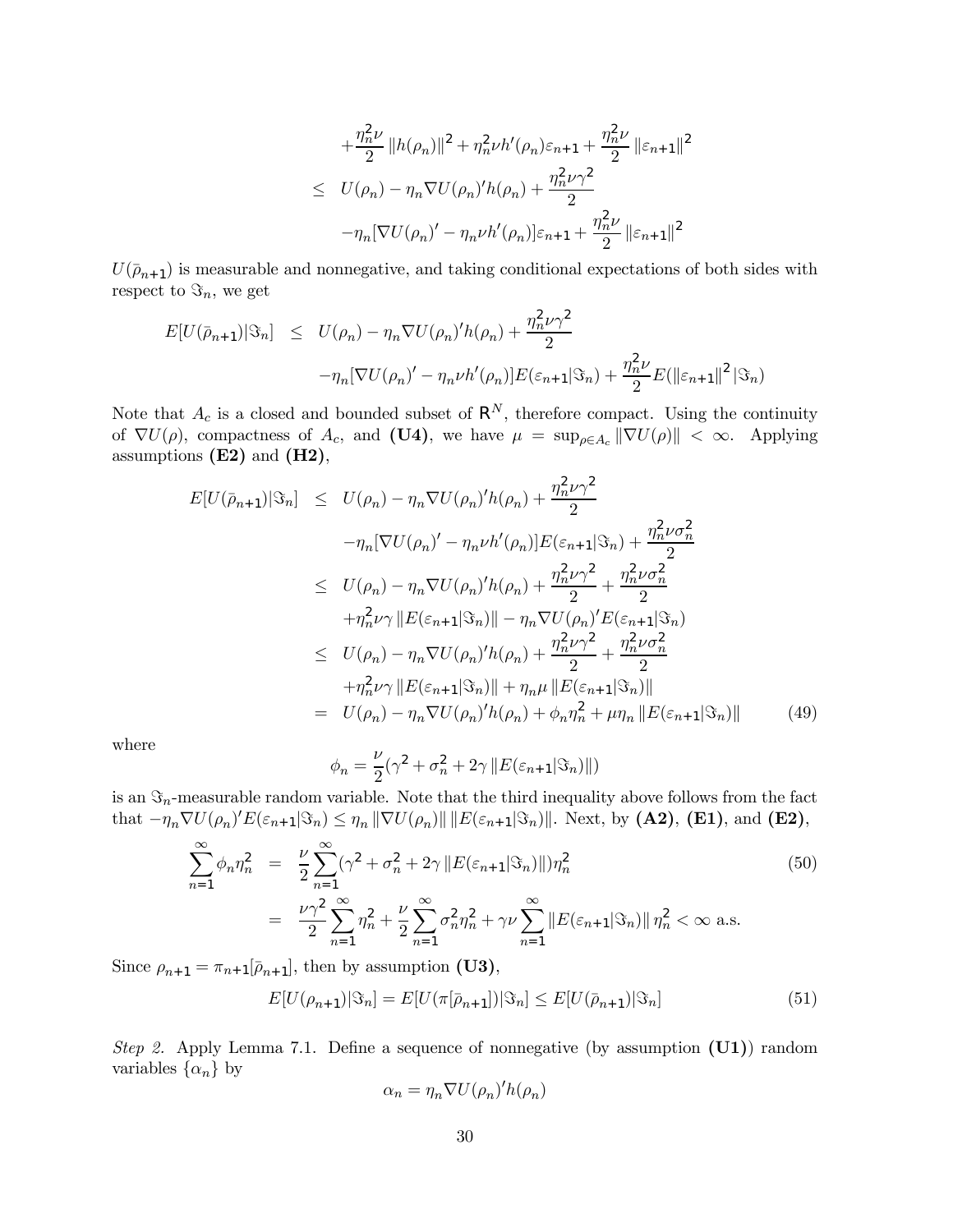Define another sequence of nonnegative random variables  $\{\beta_n\}$  by

$$
\beta_n = \phi_n \eta_n^2 + \mu \eta_n \left\| E(\varepsilon_{n+1}|\Im_n) \right\|
$$

Therefore, using equations (49) and (51) we can write,

$$
E(U(\rho_{n+1})|\mathfrak{S}_n) \le U(\rho_n) - \alpha_n + \beta_n \tag{52}
$$

Note that  $\{U(\rho_n)\}, \{\alpha_n\}$  and  $\{\beta_n\}$  are adapted to  $\{\mathfrak{S}_n\}$  and using assumption (E1) and (50),  $\sum_{n=1}^{\infty} \beta_n < \infty$  a.s. Applying Lemma 7.1, we get that  $U(\rho_n) \to U^*$  a.s. for some finite random Note that  $\{U(\rho_n)\}, \{\alpha_n\}$  and  $\{\beta_n\}$  are adapted to  $\{\mathfrak{S}_n\}$  and using assumption (E1) and (50), variable  $U^*$  and

$$
\sum_{n=1}^{\infty} \alpha_n = \sum_{n=1}^{\infty} \eta_n \nabla U(\rho_n)' h(\rho_n) < \infty \text{ a.s.} \tag{53}
$$

Step 3. Show that there is a subsequence  $\{\rho_{k_n}\}\$  such that  $\{\nabla U(\rho_{k_n})/h(\rho_{k_n})\}\to 0$  a.s. Suppose there exist  $\delta > 0$  and a finite M such that  $P\{\omega : \forall j \ge M, \nabla U(\rho_j)' h(\rho_j) \ge \delta\} > 0$ . In this case, with nonzero probability we have a sample path where

$$
\sum_{n=1}^{\infty} \alpha_n = \sum_{n=1}^{\infty} \eta_n \nabla U(\rho_n)' h(\rho_n)
$$
  
= 
$$
\sum_{n=1}^{M-1} \eta_n \nabla U(\rho_n)' h(\rho_n) + \sum_{n=M}^{\infty} \eta_n \nabla U(\rho_n)' h(\rho_n)
$$
  

$$
\geq \sum_{n=1}^{M-1} \eta_n \nabla U(\rho_n)' h(\rho_n) + \delta \sum_{n=M}^{\infty} \eta_n = \infty
$$

Note that the last equality follows from  $(A1)$ . This conclusion contradicts (53).

Step 4. Show that  $\rho_{k_n} \to \rho^*$  a.s. Suppose that there exists  $\delta > 0$  such that  $\|\rho_{k_n} - \rho^*\| \ge \delta$ for infinitely many n with some nonzero probability. Consider the compact set  $E = A_c \cap \{\rho :$  $\|\rho - \rho^*\| \ge \delta$  and define  $f(\rho) = \nabla U(\rho)' h(\rho)$ . Since  $f(\rho)$  is a lower semicontinuous function, there exists a  $\rho_E$  such that

$$
f(\rho_E) \le f(\rho) \text{ for all } \rho \in E
$$
\n<sup>(54)</sup>

$$
f(\rho_E) = \nabla U(\rho_E)' h(\rho_E) = \sum_{i=1}^N \nabla U_i(\rho_E) h_i(\rho_E)
$$
  
\n
$$
= \sum_{\substack{i=1 \ \nabla U_i(\rho_E) = 0}}^N \nabla U_i(\rho_E) h_i(\rho_E) + \sum_{\substack{i=1 \ \nabla U_i(\rho_E) \neq 0}}^N \nabla U_i(\rho_E) h_i(\rho_E)
$$
  
\n
$$
= \sum_{\substack{i=1 \ \nabla U_i(\rho_E) \neq 0}}^N \nabla U_i(\rho_E) h_i(\rho_E)
$$